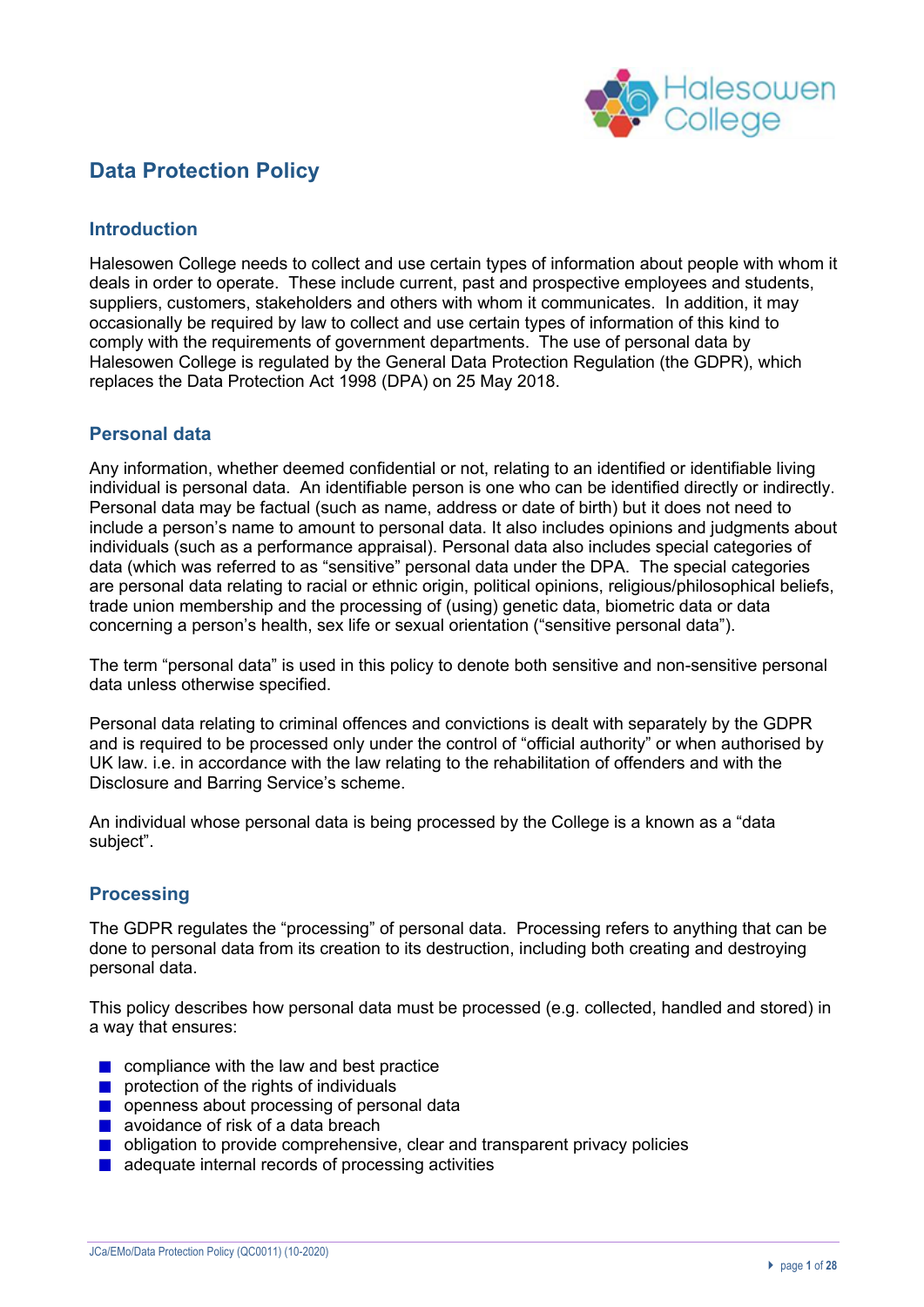The lawful and proper processing of personal data by Halesowen College is very important to successful operations, and in maintaining confidence with those with whom the College interacts. Halesowen College therefore ensures personal data is processed in accordance with the principles of data protection as set out below. The GDPR confers a number of rights on data subjects, which are also listed below.

The College, including all members of staff must comply with the GDPR and this policy in relation to all personal data it processes and stores electronically and in relation to some physical records.

All staff were asked to attend a training session on the new requirements for GDPR when it was introduced and since then new staff use EduCare package

## **The Data Principles**

The College recognises that failure to hold and process information in a fair and proper way breaches the privacy of those whose personal data is entrusted to it and could. In appropriate circumstances some breaches may amount to a criminal offence.

Specifically, the new Principles require that personal data:

- i processed lawfully, fairly and in a transparent manner in relation to individuals;
- ii collected for specified, explicit and legitimate purposes and not further processed in a manner that is incompatible with those purposes; further processing for archiving purposes in the public interest, scientific or historical research purposes or statistical purposes shall not be considered to be incompatible with the initial purposes;
- iii adequate, relevant and limited to what is necessary in relation to the purposes for which they are processed;
- iv accurate and, where necessary, kept up to date; every reasonable step must be taken to ensure that personal data that are inaccurate, having regard to the purposes for which they are processed, are erased or rectified without delay;
- v kept in a form which permits identification of data subjects for no longer than is necessary for the purposes for which the personal data are processed; personal data may be stored for longer periods insofar as the personal data will be processed solely for archiving purposes in the public interest, scientific or historical research purposes or statistical purposes subject to implementation of the appropriate technical and organisational measures required by the GDPR in order to safeguard the rights and freedoms of individuals;
- vi processed in a manner that ensures appropriate security of the personal data, including protection against unauthorised or unlawful processing and against accidental loss, destruction or damage, using appropriate technical or organisational measures.

Article 5(2) requires that the controller shall be responsible for, and be able to demonstrate, compliance with the principles.

The College is required to implement technical and College-wide measures to ensure that the principles are implemented effectively ("privacy by design and default" – see section on Data Protection Procedures).

## **Lawful Processing**

In order to process personal data, the College has identified and documented the legal basis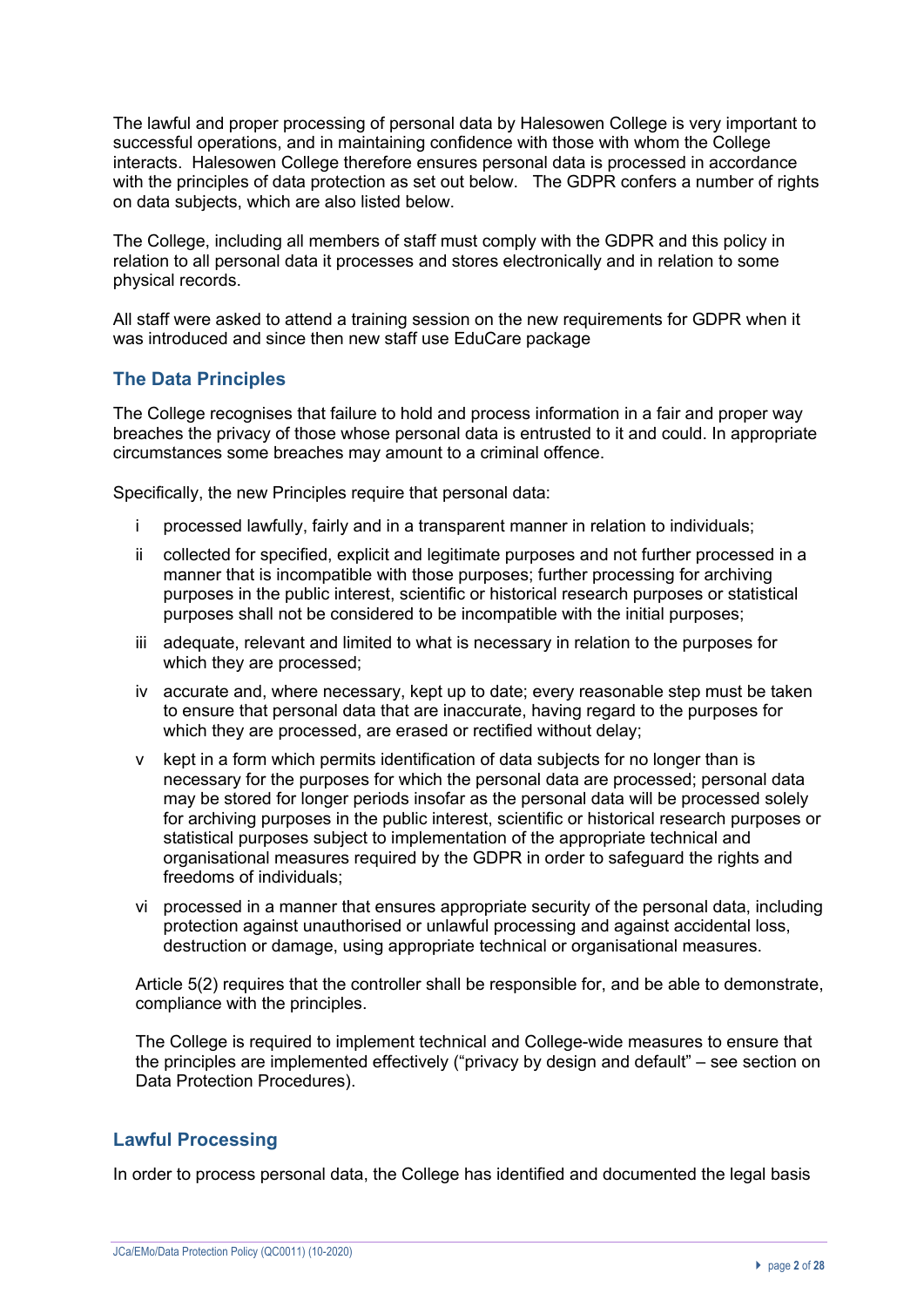for doing so. In order to be lawful, the College must comply with one of the following conditions for processing:

- Consent of the data subject
- **Processing is necessary for the performance of a contract with the data subject or to** take steps to enter into a contract
- **Processing is necessary for compliance with a legal obligation**
- **Processing is necessary to protect the vital interests of a data subject or another** person
- **Processing is necessary for the performance of a task carried out in the public interest** or in the exercise of official authority vested in the controller
- Necessary for the purposes of legitimate interests pursued by the controller or a third party, except where such interests are overridden by the interests, rights or freedoms of the data subject. (*This condition is not available to "public authorities in the performance of their task and as such the College cannot rely on this condition.)*

Consent is not the only condition and other grounds of justification can be relied on. Consent should usually only be relied on where there is no other available justification. Where the College is, however, relying on the consent of the data subject, then the College must be able to demonstrate that it was freely given, specific, informed and unambiguous for each purpose for which the personal data is being processed i.e. the data subject must have a genuine choice. Consent can be given by a written, including electronic, or oral statement. This could include the data subject ticking a box when visiting a website, choosing technical settings for social network accounts or by any other statement or conduct which clearly indicates their acceptance of the proposed processing of personal data. Silence, pre-ticked boxes or inactivity will not constitute consent. Safeguarding can override data protection if the child's life may be in danger.

When processing sensitive personal data, the College must, in addition to complying with one of the conditions outlined above, comply with one of set of conditions specifically relating to sensitive personal. They include:

- **EXPLICITE:** Explicit consent of the data subject.
- $\blacksquare$  The processing is necessary for the purposes of carrying out obligations and exercising rights in the context of employment.
- $\blacksquare$  To protect the data subject's vital interests or another's where the data subject is physically or legally incapable of giving consent.
- Information manifestly made public by the data subject.
- **Processing necessary for legal proceedings.**
- **Substantial public interest subject to proportionality and safequards for the individual.**
- **Processing necessary for archiving purposes in the public interest, for scientific or** historical research purposes or for statistical purposes.
- **Consent from staff will be gained at the time of applying for jobs and again when** contracts of employment are issued and with a Privacy Notice.
- Consent from students will be gained at the point of application.

### **Rights of data subjects**

A right of access to personal data which the College is processing together with information about the purposes of processing, recipients or categories of recipients,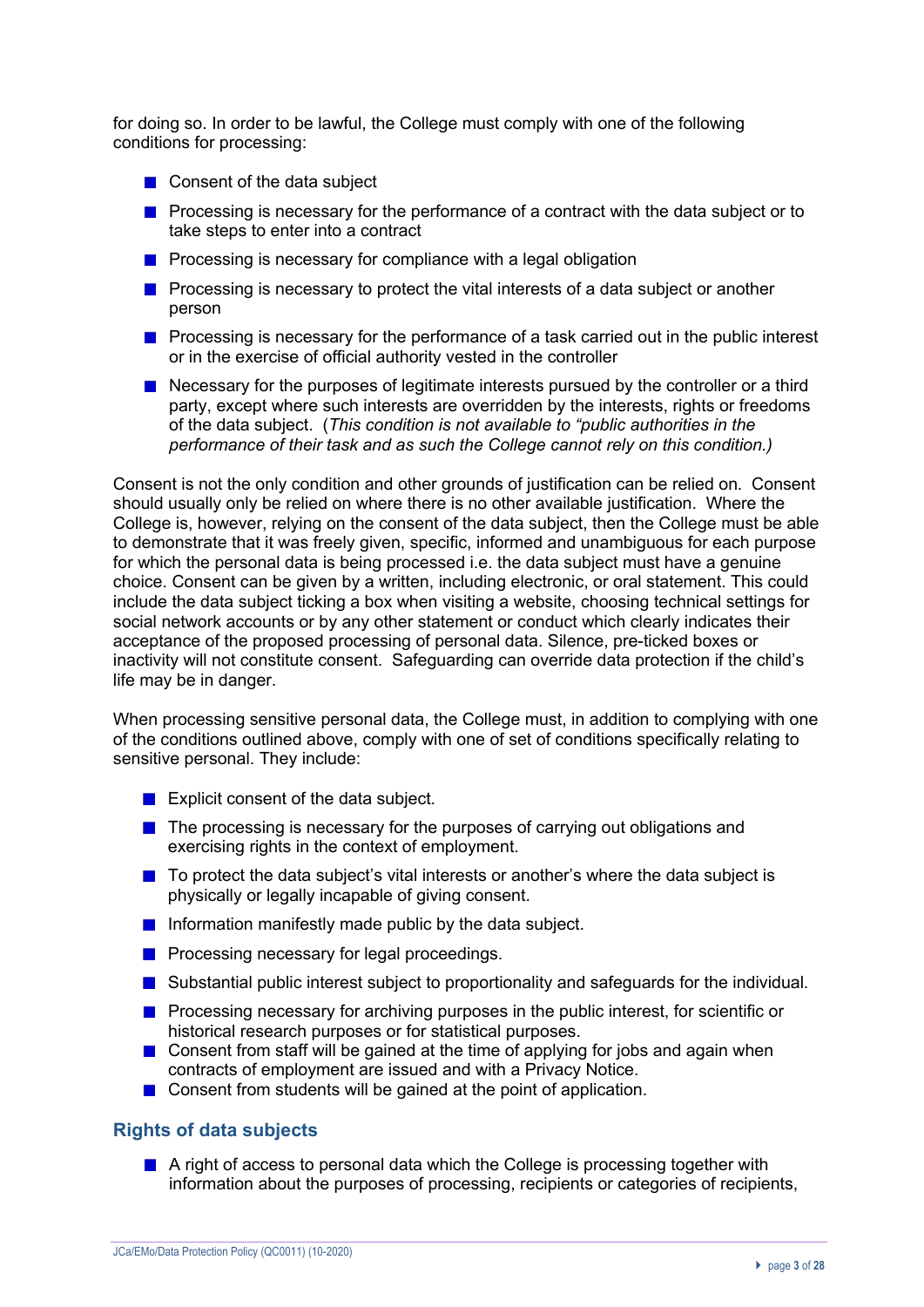retention periods, and the remaining rights of the data subject.

- **A** right to rectification of inaccurate personal data and the right to have incomplete personal data completed
- A right to erasure. This is a limited right.
- A right to restrict processing in certain limited circumstances.
- $\blacksquare$  A right to portability of personal data.
- A right to object to processing e.g. for marketing purposes and in other limited circumstances.
- Rights in relation to decisions made solely on the basis of an automated process, including profiling, which has significant consequences for a data subject.

In addition, Halesowen College will ensure that:

- **E** everyone managing, handling and processing personal data understands that they are contractually responsible for following good data protection practice and failure to do so may lead to disciplinary investigation.
- **E** everyone managing, handling and processing personal data is appropriately trained to do so;
- everyone managing, handling and processin personal data is appropriately supervised;
- **a** anybody receiving and acting on enquiries about personal data knows what to do;
- **E** queries about handling personal data are promptly and courteously dealt with;
- **n** methods of handling personal data are clearly described;

#### **Responsibilities**

Everyone who works for or with Halesowen College has responsibility for ensuring that personal data is collected, stored and handled and otherwise processed in accordance with this policy, procedures and the GDPR.

#### **E** Data Protection Officer

The GDPR requires public authorities such as the College to appoint a Data Protection Officer (DPO). The College has designated the Registrar who will:

- **a** advise the College and its employees on its obligation to comply with relevant legislation monitor compliance with the law including managing internal data and advise on data protection impact assessments.
- **E** be responsible for recommending staff training and delivering sessions.
- $\blacksquare$  review all data protection procedures and related policies.
- co-operate and liaise with the Information Commissioner as required.
- **have due regard to any risk associated with the College's processing** arrangements, taking into account the nature, scope, context and purposes of the College's processing of personal data.
- **D** deal with requests from individuals to see data Halesowen College holds about them.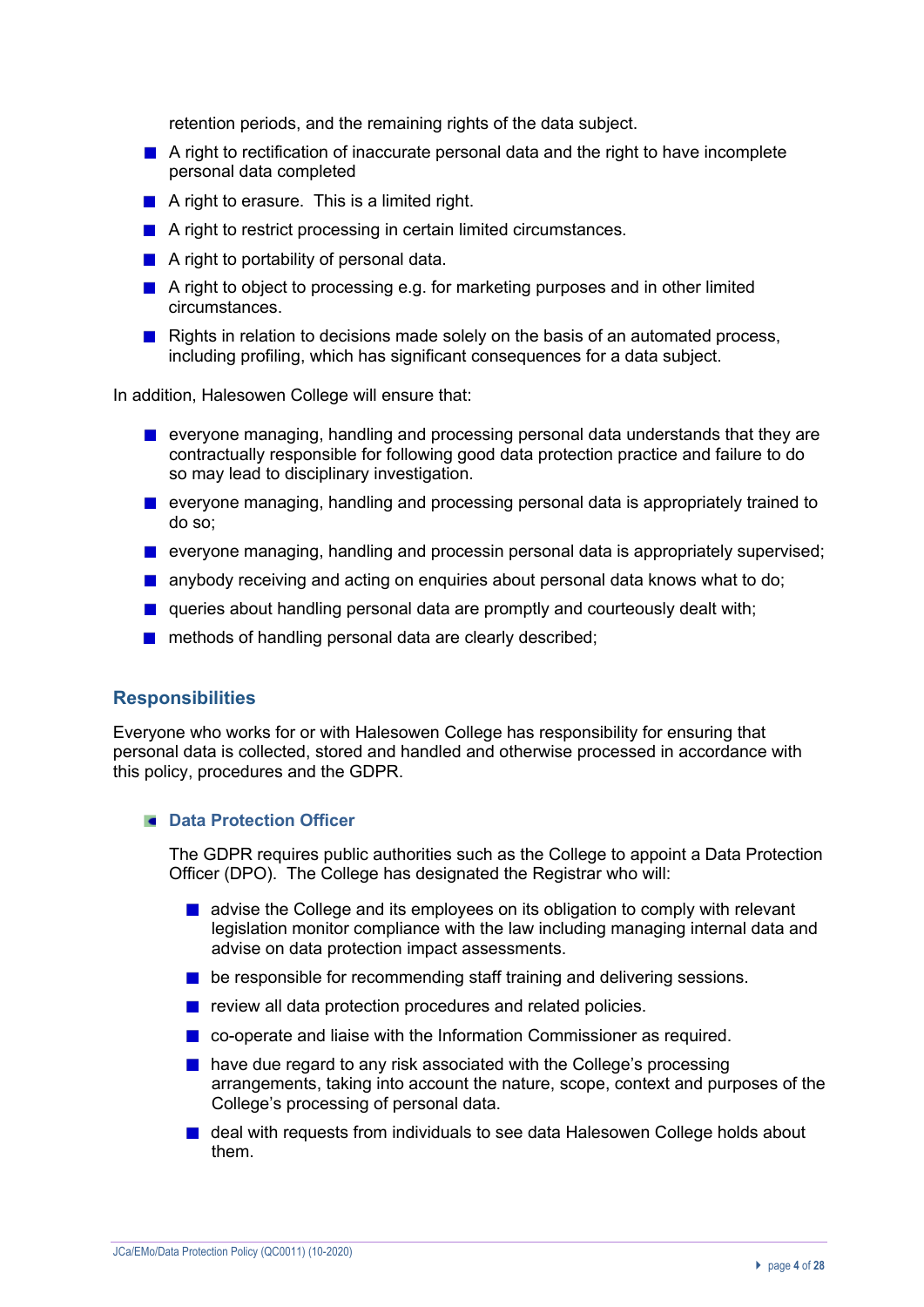- check and approve any contracts with third parties who may handle Halesowen College data.
- report to the Corporation on data protection issues.
- **The Information and Director of Information Services will support the DPO and is responsible for:** 
	- **E** ensuring all systems, services and equipment used for storing data meet acceptable security standards.
	- **n** make certain that security hardware and software is functioning properly.
	- evaluate third party services to store or process data, for example cloud computing.
- **The DPO will be supported operationally by the CIS Manager**. This used to be so not sure who this should be now

## **Transparency, fairness and accountability.**

The law does not prevent the processing of personal data but ensures that it is done fairly/transparently and without adversely affecting the rights of the individual to whom the personal data relates. It also requires that data subjects are provided with certain information in the form of a privacy statement when their personal data is collected, as set out below. The College will ensure that the individual is told:

- $\blacksquare$  that the College is the data controller:
- the contact details of the Data Protection Officer;
- $\blacksquare$  the purposes for which the data subject's personal data is to be processed by the College;
- $\blacksquare$  the legal bases for processing personal data
- **n** where processing is based on legitimate interests, the legitimate interest being pursued
- $\blacksquare$  the recipients or categories of recipient of the personal data
- **a** any transfers of personal data outside of the EEA and adequacy of safeguards.
- $\blacksquare$  the intended retention period and any clauses afeecting it
- $\blacksquare$  the data subjects' rights
- where processing is based on consent, the right to withdraw that consent at any time
- $\blacksquare$  the right to submit a complaint to the Information Commissioner
- where the personal data is needed in order to perform a contract or to enter into it, or to fulfil a statutory obligation, the possible consequences of not providing it
- $\blacksquare$  the existence of any automated decision making or analytical processing.
- $\blacksquare$  the purposes for which the personal data will be processed in addition to the purposes for which it was obtained.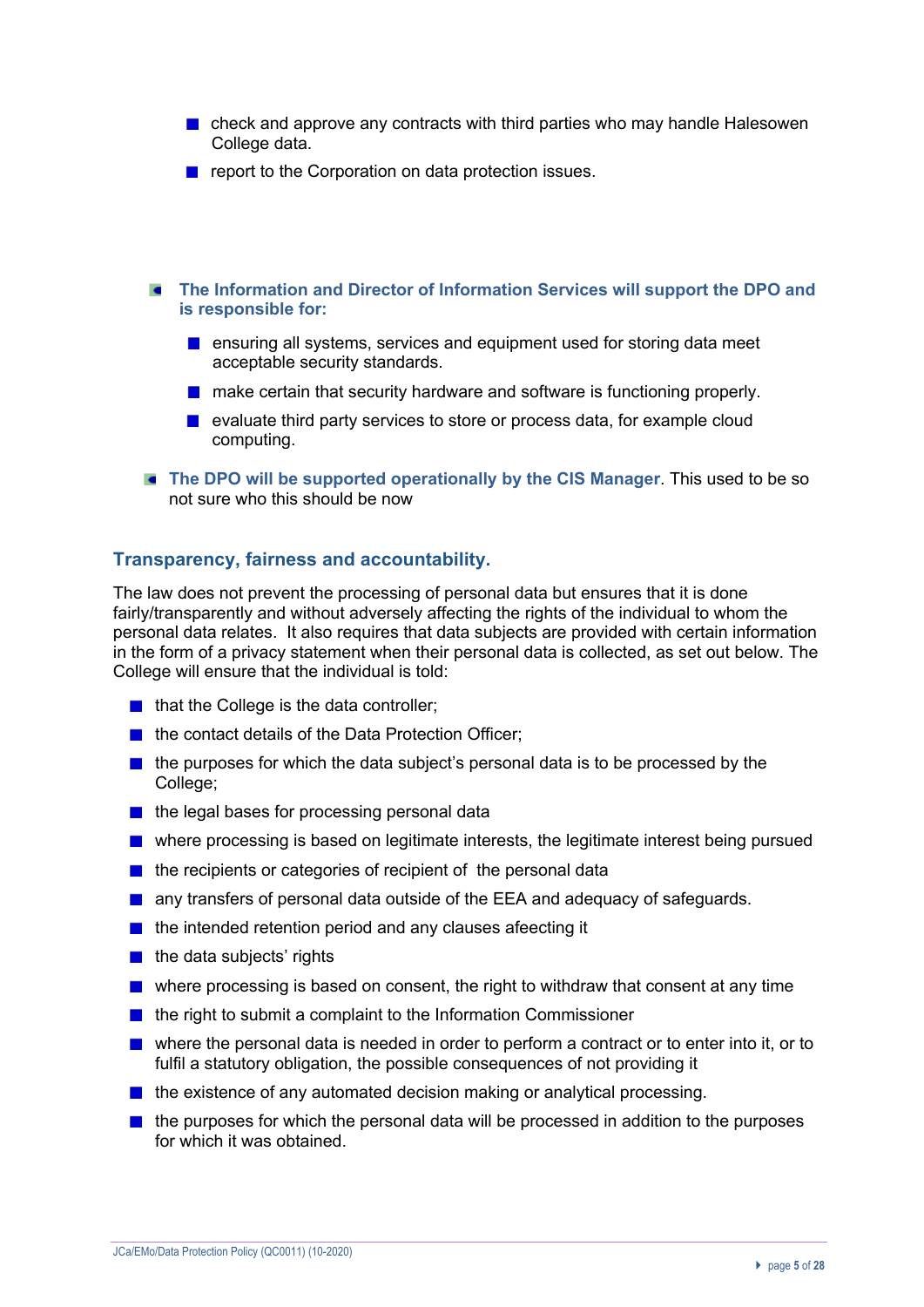Where personal data is obtained from someone other than the data subject (i.e. a third party) additional information must be provided as follows:

- $\blacksquare$  The categories of personal data
- $\blacksquare$  The source of the personal data

There are some exemptions from this requirement.

The College will ensure that:

- **a** any requirements regarding the consent of an individual of the processing of their personal data have been met. Where information that is regarded as sensitive personal data is processed, explicit consent will usually be required;
- $\blacksquare$  there is legitimate reason for collecting and using all/any personal data collected;
- **P** personal data is not used in any way which has an unjustified adverse effect on individuals;
- $\blacksquare$  it is open and honest about what is collected and how it is used:
- data will be rectified where an error is identified
- $\blacksquare$  data is handled in ways in which an individual would reasonably expect;
- $\blacksquare$  the data is not used for any unlawful purpose;
- $\blacksquare$  data is kept for a reasonable period. The length of this retention period depends on the purpose for which it was obtained and its nature.

When collecting personal data, a written privacy notice will be issued in accordance with the GDPR requirements outlined above.

## **Data Security Breach**

A personal data breach means a breach of security leading to the destruction, loss, alteration, unauthorised disclosure of, or access to, personal data. This means that a breach is more than just losing personal data.

It is important for the College to take all reasonable steps to prevent breaches occurring and to address promptly any breaches that do occur. Serious breaches, if unaddressed, may have a significant detrimental effect on individuals – for example, result in discrimination, damage to reputation, identity fraud, financial loss, loss of confidentiality, distress or any other significant economic or social disadvantage.

The College is required to notify the Information Commissioner of a breach where it is likely to result in a risk to the rights and freedoms of individuals.

This must be assessed on a case by case basis.

Where a breach is likely to result in a high risk to the rights and freedoms of individuals, the College must notify the data subjects concerned directly, unless the College had taken steps to render the personal data unintelligible or has taken subsequent steps to remove the risk. Where notifying the data subjects directly would involve disproportionate effort, the College may instead make a public or similar announcement which is equally effective in informing the data subjects.

The threshold for notifying individuals is higher than for notifying the relevant supervisory authority.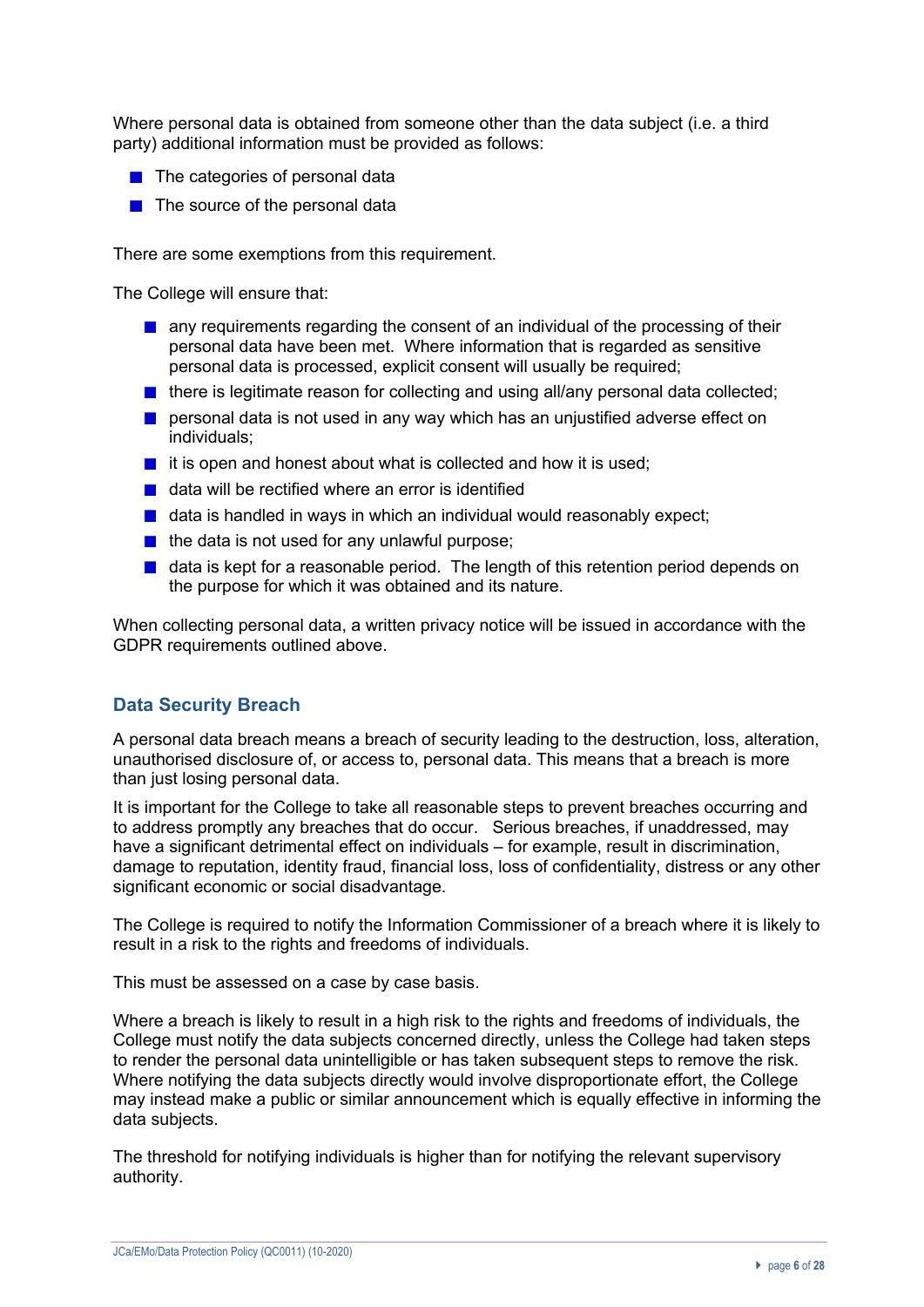#### **What information must a breach notification contain?**

- $\blacksquare$  The nature of the personal data breach including, where possible:
- $\blacksquare$  the categories and approximate number of individuals concerned; and
- $\blacksquare$  the categories and approximate number of personal data records concerned;
- The name and contact details of the data protection officer or other contact point where more information can be obtained;
- A description of the likely consequences of the personal data breach: and
- A description of the measures taken, or proposed to be taken by the College, to deal with the personal data breach and, where appropriate, of the measures taken to mitigate any possible adverse effects.

A notifiable breach has to be reported to the relevant supervisory authority within 72 hours of the College becoming aware of it. The GDPR recognises that it will often be impossible to investigate a breach fully within that time-period and allows you to provide information in phases.

Failing to notify a breach when required to do so can result in a significant fine up to 10 million Euros or 2 per cent of turnover.

## **Code of Practice**

Halesowen College *will*, through appropriate management, and strict application of criteria and controls:

- **n** comply with the conditions regarding the collection and use of information meet its legal obligations to specify the purposes for which information is used;
- **D** collect and process appropriate information, and only to the extent that it is needed to fulfil operational needs or to comply with any legal requirements;
- **E** ensure the accuracy and quality of information used ensuring all necessary corrective action is taken expediently;
- **a** apply strict checks to determine the length of time information including images is held and to comply with the retention periods so determined;
- **E** ensure that the rights of people about whom information is held can be exercised under the law;
- $\blacksquare$  take appropriate technical and organisational security measures to safeguard personal data;
- **E** ensure that personal data is not transferred outside the EEA unless the relevant condition provided for in the GDPR is complied with by the College, e.g. where the country is listed by the EU Commission as having adequate protection, the transfer is subject to standard contractual clauses approved by the EU Commission, the transfer is subject to the explicit consent of the data subject (this is not an exhaustive list);
- observe and understand derogations in the GDPR

**Review**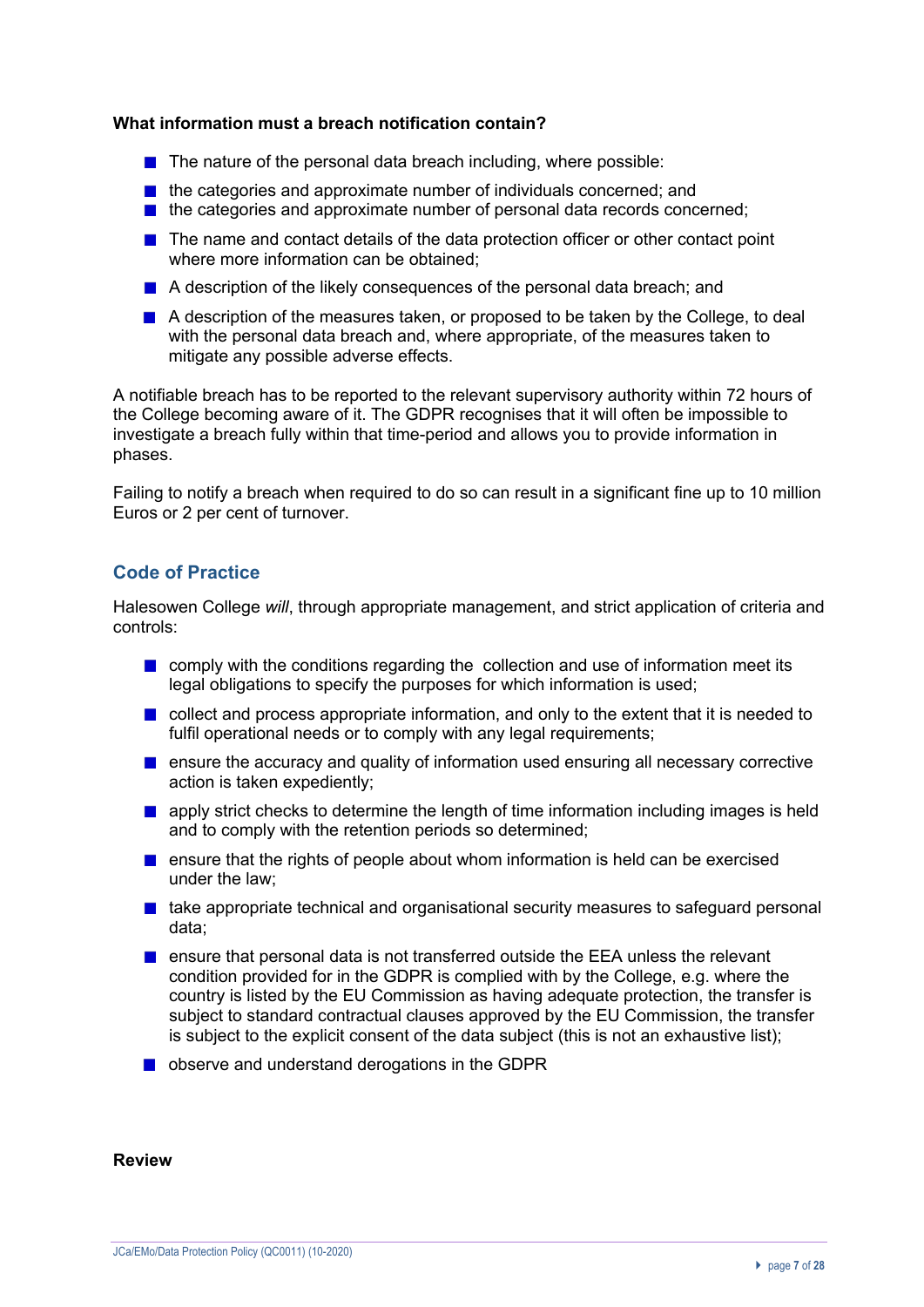| <b>Reviewed/Approved</b> | Bv             | <b>Date</b> |
|--------------------------|----------------|-------------|
| Updated by               | Jacquie Carman |             |
| Approved at              | rι<br>◡∟       |             |
| Approved at              | Corporation    |             |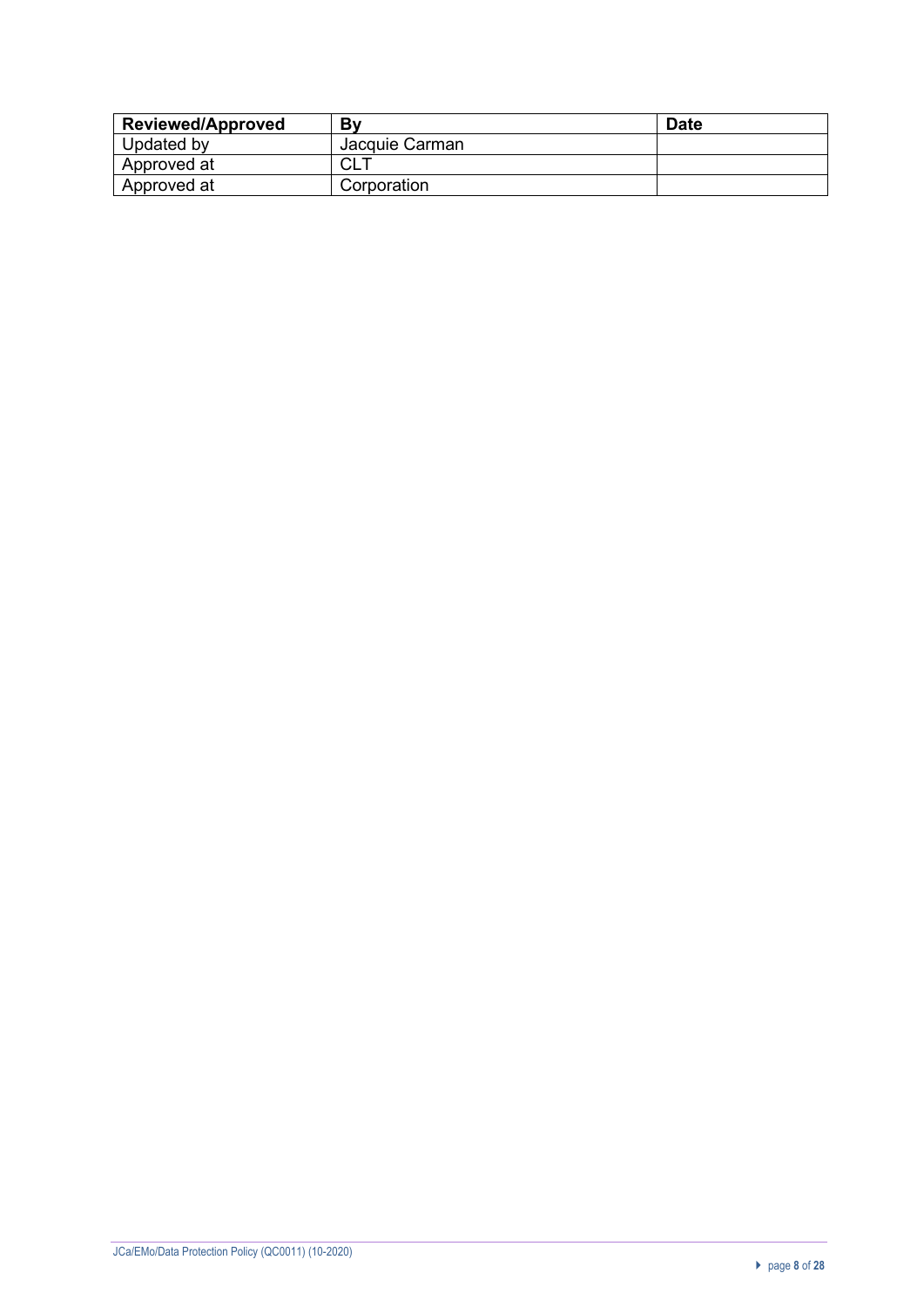## **Data Protection Procedures**

#### **Introduction**

The College is required to implement appropriate technical and organisational procedures to ensure that the data-protection principles are implemented effectively (data protection by design a default).

Data Protection is a complex area and therefore it is important to adopt a common sense approach. The following is a guide on the regulation and its definitions plus a practical guide on the responsibilities of staff regarding data protection.

From 25 May 2018 the General Data Protection Regulation (GDPR) will come into force. The five key changes are:

- **a** a broader definition of personal data including IP addresses and cookies;
- new definition of consent; freely given, informed, specific and unambiguous;
- notify breaches within 72 hours:
- $\blacksquare$  increased sanctions; (up to 20 million Euros)
- $\blacksquare$  data protection principles which are similar to the existing principles under the DPA.

## **Useful Contacts**

Assistance regarding Data Protection issues can be obtained within College from the following staff:

- Jacquie Carman, Vice Principal/Chief Operating Officer, ext 7648
- Ruth Broome, Registrar, ext 7634
- Rachael Charles HR Business Partner ext 7814
- **HR Manager ext 7614**
- **Jonathan Priest, Director of Information Services, ext 7834**
- **Lynn Pass, Designated Safeguarding Lead, ext 7760**

Support can also be sought from members of the GDPR Steering Group who regularly meet provide strategic direction and leadership to ensure that Halesowen College is as compliant as practically possible with the General Data Protection Regulations (see Appendix 7).

## **The Information Commissioner**

The Information Commissioner is the UK's independent authority who upholds information rights in the public interest, promoting openness and data privacy for individuals.

The Act makes the Information Commissioner responsible for:

- promoting good practice
- $\blacksquare$  issuing advice
- **n** maintaining a register
- $\blacksquare$  resolution of disputes

The Information Commissioner has powers to conduct an audit of the College's systems with the consent of the College. Any requests for assessment or audit must be passed immediately to the Director of Finance and Corporate Services. There is a requirement for privacy impact assessments in some circumstances under the GDPR e.g. where there is large scale processing of personal data relating to criminal convictions.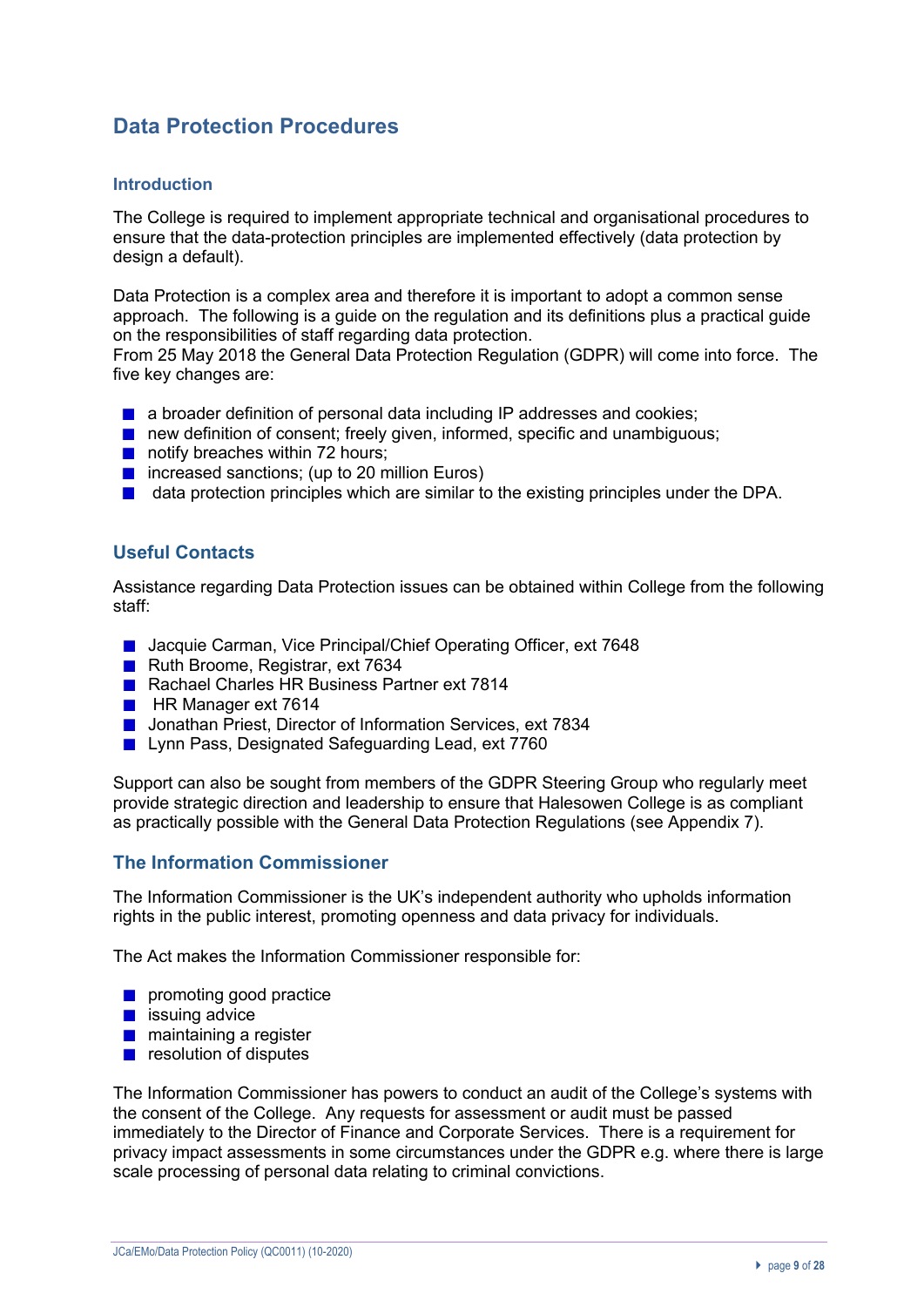Complaints about the College's processing of personal data can be referred to the Information Commissioner.

Following any complaint, the Information Commissioner may issue an enforcement or information notice. These must be referred immediately to the Director of Finance and Corporate Services who will notify the Principal and ensure a suitable response is provided within the timescales. Also, any changes to systems, correction to inaccurate data etc. will be coordinated by the Director of Finance and Corporate Services. Failure to comply with a notice is a criminal offence.

A useful website is https://ico.gov.uk

The Information Commissioner's helpline is 0303 123 11130.

## **Examples of Personal Data**

- **Examples of information that may be personal data as defined in this policy include:**
- CCTV images (please refer to specific guidance regarding data protection and CCTV, including the College's Code of Practice, at Appendix 3 to these Procedures)
- **Photographs (please refer to specific guidance regarding data protection and** photographs at Appendix 6 to these Procedures)
- Factual information about a person
- Statements of opinion about a person
- Data contained in manual records that are a ""filing system" which is defined as "any structured set of personal data which are accessible according to specific criteria, whether centralise, de-centralised or dispersed on a functional or geographic basis" In essence this means any manual record which is structured to enable specific information about individuals to be readily accessible.
- Sensitive personal data (see definition on page 1) will be include:
- $\blacksquare$  Health records
- DBS checks
- **Information in equality monitoring forms e.g. details of sexual orientation,**
- Details of staff and student disabilities:

Sensitive personal data can only be processed under strict conditions and will usually require the express consent of the person concerned.

**Photographs meet the definition of personal data when individuals can be easily identified.** Certain group shots or photographs taken at a distance may not, as no-one can be picked out.

### **Data Protection Principles**

All staff must ensure that they adhere to the Data Protection Principles as set out at the beginning of this when collecting, processing and storing personal data. Practical advice on the Data Protection Principles is provided at Appendix 2 to these Procedures.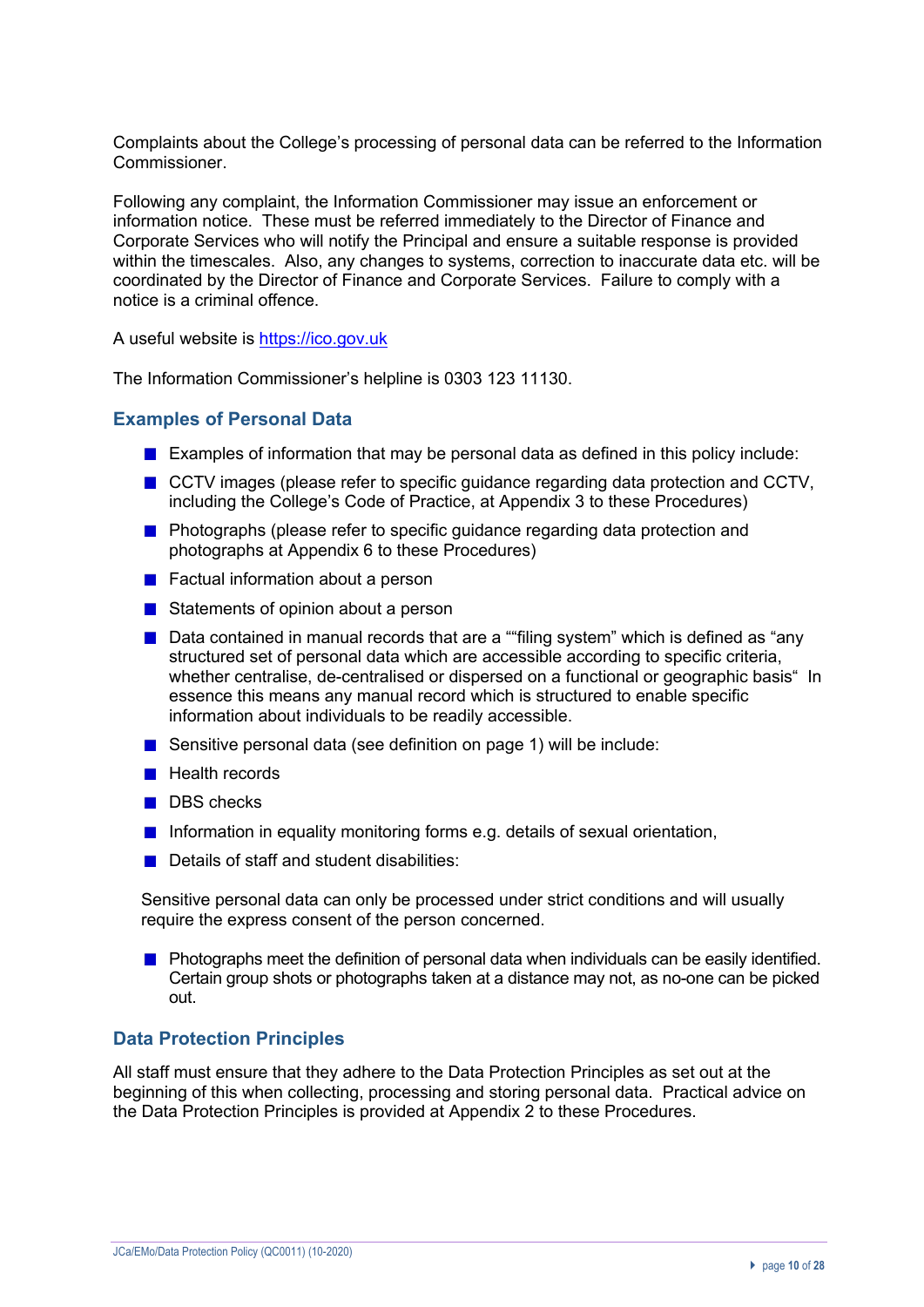## **The Rights of Individuals**

These rights are set out in detail in this policy. One of the most important rights is to know what personal data about them is being held and processed and to whom such personal data may be disclosed. The GDPR clarifies that the reason for allowing individuals to access their personal data is so that they are aware of and can verify the lawfulness of the processing It is very important also to have a simple Data Protection statement/privacy statement included on key documents, for example the student learning agreement.

Under the right of subject access above, an individual is entitled only to their own personal data and not to information relating to others. The College does not usually have to comply with a disclosure request to provide information relating to the individual making the request and another individual unless the other individual has consented to disclosure. Where is it not possible to disclose a data subject's own data without also revealing the personal data of a third party, the third-party data should only be disclosed if it is reasonable in all the circumstances of the particular case to disclose it. Whether the consent of the third party was sought and if so, refused can be taken into account when assessing reasonableness.

However, it is also permitted in certain circumstance voluntarily to disclose information to a third party without telling the individual if it is for the following purposes:

- $\blacksquare$  the prevention or detection of crime;
- **apprehension or prosecution of offenders; and**
- $\blacksquare$  the assessment or collection of tax/duty

Some government agencies and other bodies have a legal right to require disclosure of information for example Child Support Agency requests for salary details, or regulatory bodies such as the Health Care Professions Council. If a requester is purporting to exercise a specific statutory right to obtain personal data, staff should ask for details of the legislation on which the requester is relying. All such requests will be dealt with by the Data Protection **Officer** 

Refer to Appendix 5 – Releasing Information to Prevent or Detect Crime.

### **Procedure for subject access requests**

As stated above, individuals have a right to subject access. Individuals may make a written request (including email and facsimile) to the College (a "subject access request"). Under the Equality Act 2010 the College will make reasonable adjustment and accept a verbal request from an individual with a disability, learning difficulty, medical condition or limited written skills who finds it unreasonably difficult to make a request in writing. Requests must be made to the Data Protection Officer. The individual has a right to a copy of all the personal data held about them irrespective of when the records were created. Before the request is actioned the College must be certain that the person making the request is the individual about whom the personal data relates. Also, the College is allowed to ask for any information reasonably required to find the personal data covered by a request. It is vital that the College has a record of where all data is held so that it can comply with requests for information and comply with the Act. Requests for information must be actioned as soon as possible and always within one month. This timescale can be extended a further two months where requests are complex or numerous. In such cases the College will inform the individual within one month of the receipt of the request and explain why the extension is necessary. If a request is manifestly unfounded or excessive the request will be refused. Where data is provided electronically it must be in a structure format to enable data portability.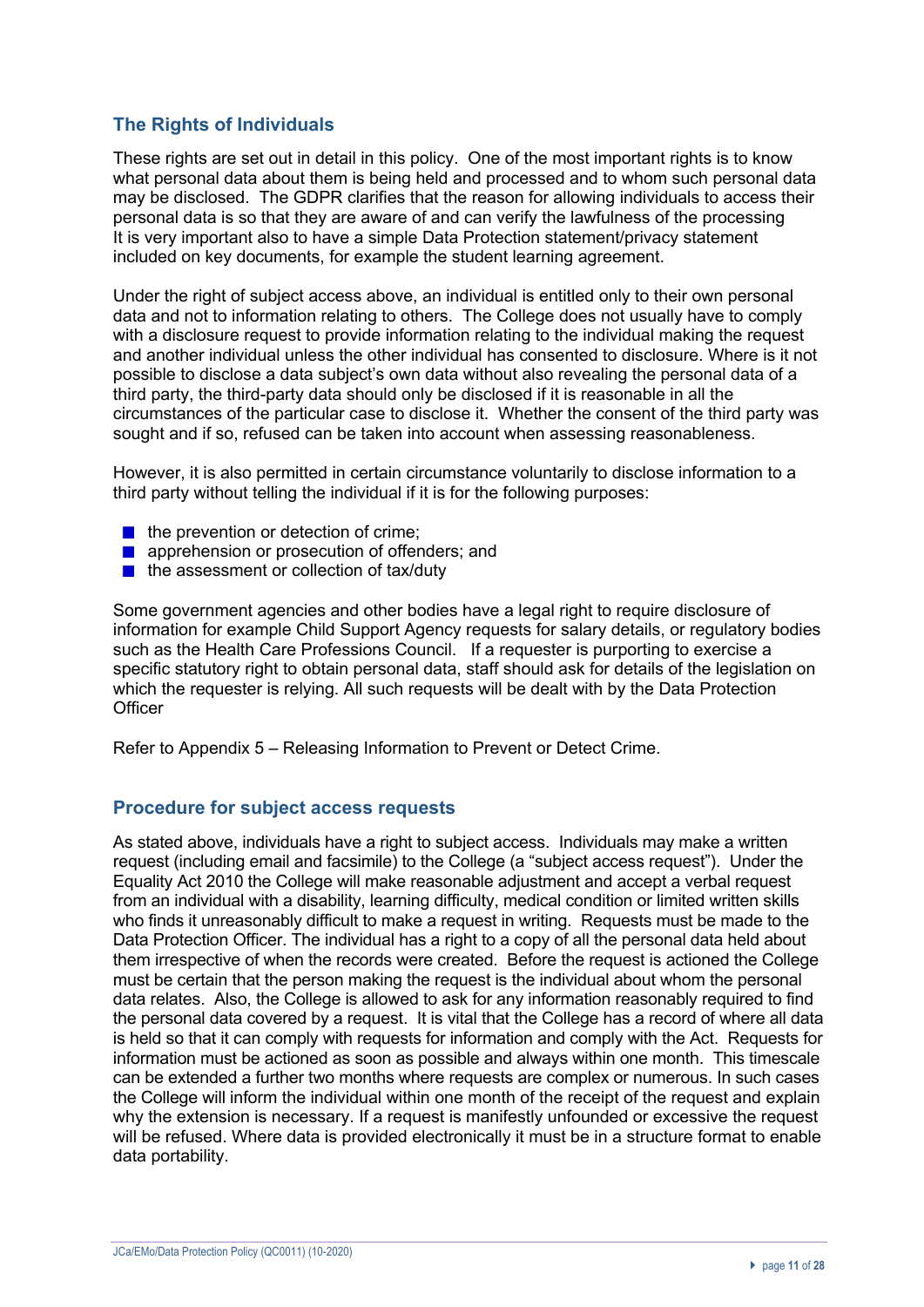## **Charges**

The College must provide a copy of the information free of charge. However, where a request is manifestly unfounded or excessive, particularly if it is repetitive, a reasonable charge will be levied based on the administrative cost of providing the information. A similar charge will be made for repeat copies for the same information.

## **Disclosure of Information to Third Parties (also refer to Appendix 5)**

Information about an individual should not be disclosed to a third party unless

- $\blacksquare$  the individual has given consent;
- **a** applicable under the provisions of the Mental Capacity Act 2005;
- $\blacksquare$  there is a real risk of harm to a child hence the safeguarding of a child's welfare overrides the need to keep the information confidential – any matters of this nature must be referred to the College nominated safeguarding officers without delay.

Where a third party, e.g. a solicitor is acting on behalf of an individual, written authority from the individual concerned must be requested before the request is processed. Requests made by parents and guardians for data about children/young people are subject to the GDPR. As a general principle, parents have no automatic right of access to their children's personal; data. The following considerations must be applied:

- $\blacksquare$  the child's level of maturity and their ability to make decisions;
- $\blacksquare$  the nature of the personal data;
- **a** any court orders relating to parental access or responsibility that may apply;
- any duty of confidence owed to the child or young person;
- **a** any consequences of allowing those with parental responsibility access to the child's or young person's information. This is particularly important if there have been allegations of abuse or ill treatment;
- $\blacksquare$  any detriment to the child or young person if individuals with parental responsibility cannot access this information; and
- **a** any views the child or young person has on whether their parents should have access to information about them.

Usually for students at Halesowen College personal data should not be disclosed to a parent/guardian unless the student has consented to information being shared with that person in their learning agreement. Any issues or concerns must be discussed with the Safeguarding and Inclusion Manager.

Where the College collects personal data direct from a child, this personal data may not be disclosed or transferred to third parties without the explicit and verifiable consent of the child's parent or guardian, unless it is clear that the child understands the implications of his or her actions.

As stated above there are exemptions for voluntary disclosure to certain third parties. Exemptions do not impose a duty on the College to automatically disclose personal data to the police or other law enforcement agencies – they merely enable disclosure without breaching the GDPR. The disclosures will however need to be justified in each case (i.e. comply with the conditions set out above (see also Appendix 5).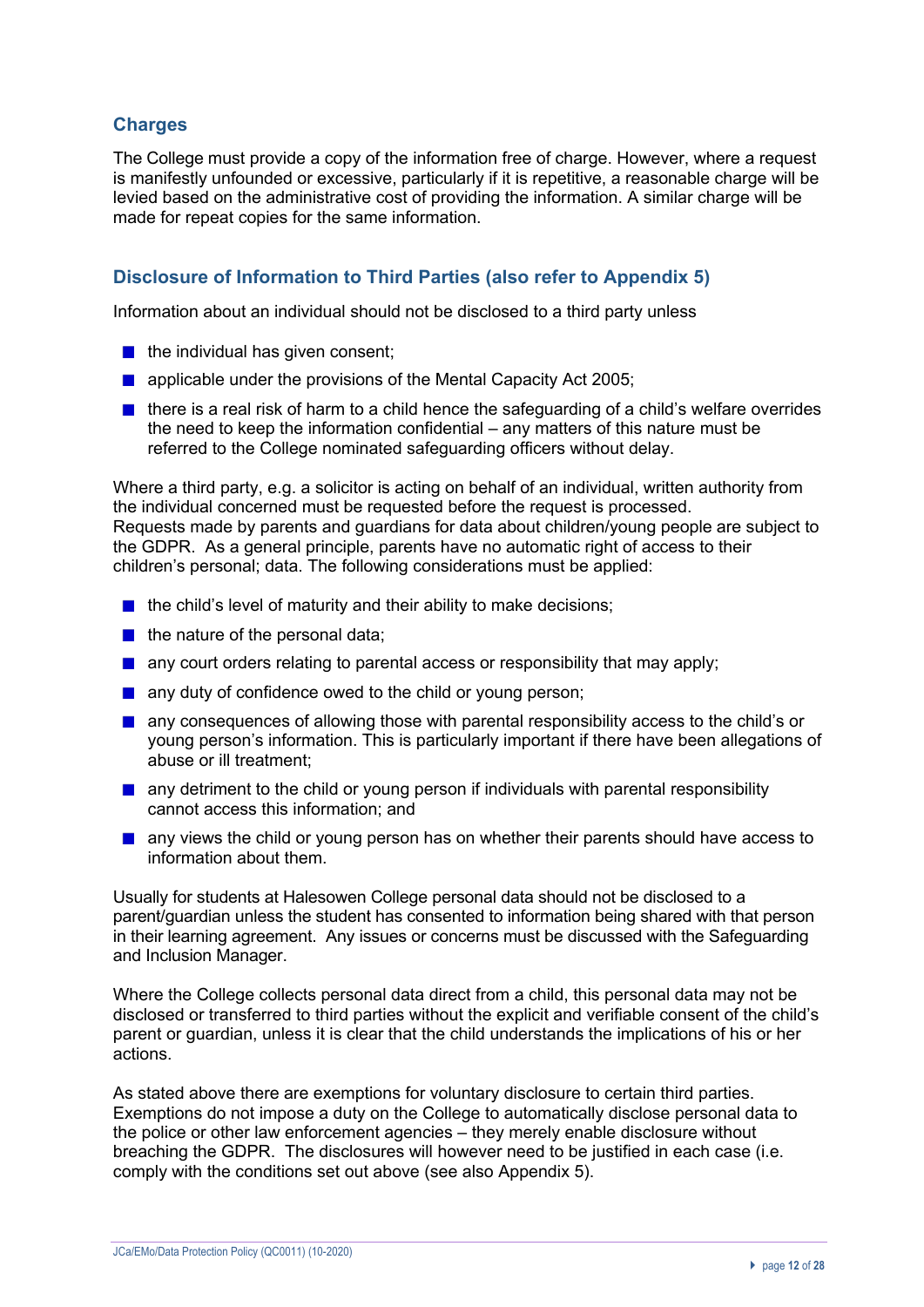## **Categories of Personal Data Covered by the Act**

- **HR/payroll files and records including HMRC records**
- Student files and individual learning plans; student data held on STaRS and My Halesowen
- Details of students' staff members' health and disability
- $\blacksquare$  DBS checks personal data relating to criminal convictions and alleged offences
- **Email messages and documents/memos/letters**
- **Enrolment forms/learning agreements**
- Registers and Curriculum Record Books
- Student visit records
- **Financial records for example invoices**
- **Expenses claims**
- **Photograph and video images**
- Social media posts

## **Possible Location of Data Covered by the Act**

- **Formal files**
- **■** Central filing systems
- Ad hoc files held by managers/team leaders
- $\blacksquare$  Files in storage/archive
- Information held by third parties e.g. payroll bureau
- **Notebooks**
- **CCTV archived images**
- Computerised systems operating both centrally and locally
- Computerised systems operating remotely within controlled cloud environments
- **■** Third-part computerised systems and services

## **Responsibilities of Staff**

- **Staff should not share personal data without justification. Sensitive personal data in** particular should only be shared with other members of staff who need to know it (for example in order to make adjustments for individual disabled students). When access to confidential information is required, staff can request it from their line managers. See above for providing personal data to third parties.
- Halesowen College will provide training to all employees to help them understand their responsibilities when handling data; it is the responsibility of staff to attend such training.
- Staff should keep all data secure, by taking sensible precautions and following the guidelines.
- **Strong passwords of at least six alpha numeric digits, mixed case and with a special** character must be used and they must never be shared.
- $\Box$  Data should be regularly reviewed and updated if it is found to be out of date. If no longer required, it should be deleted and disposed of. The College has a retention of documents policy which can be accessed From http://data.halesowen.ac.uk/reports.
- **Staff should request help from their line manager or the data protection officer if they are** unsure about any aspect of data protection.
- **Personal data should not be shared on platforms such as Teams**

### **APPENDICES**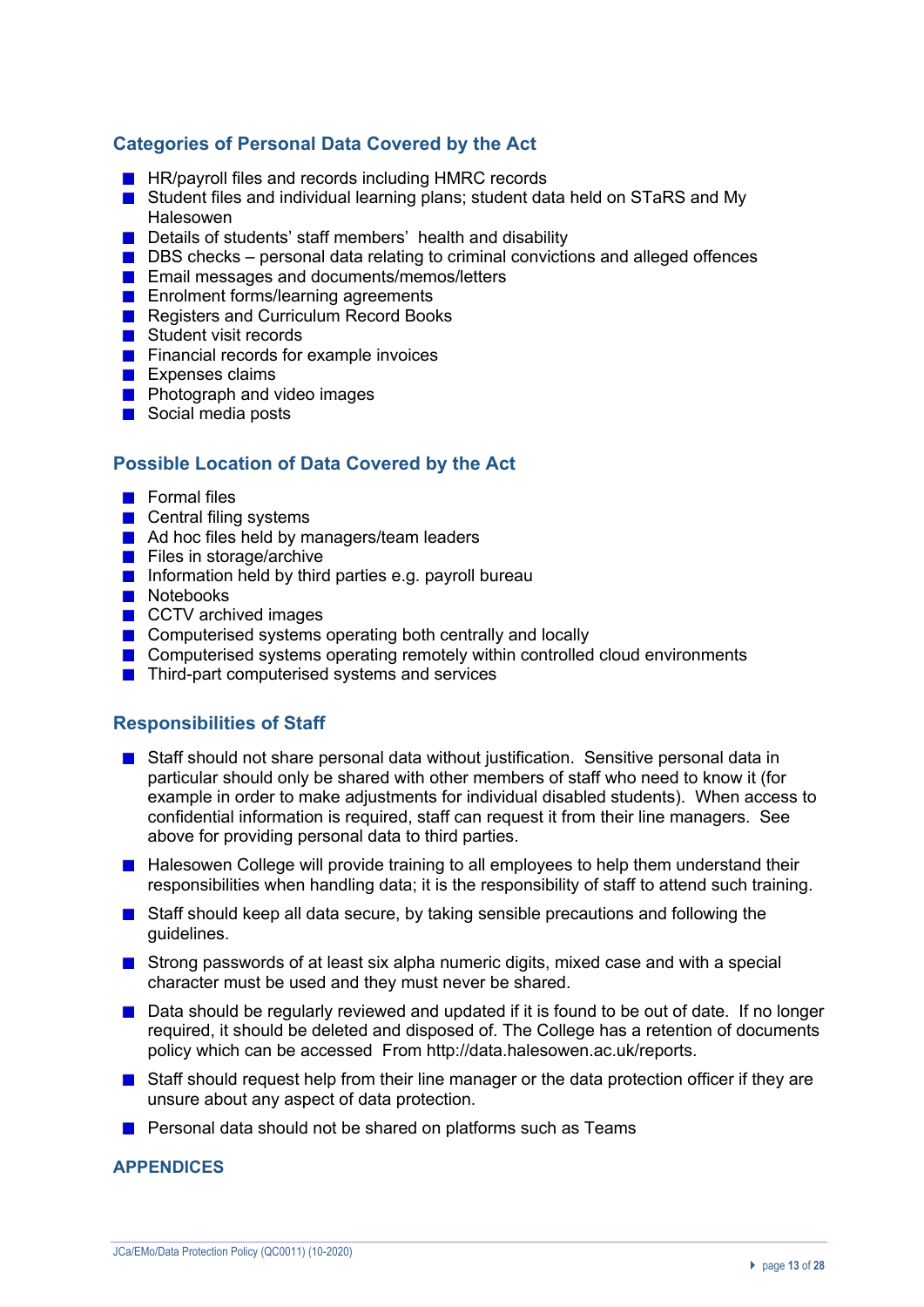- 
- Appendix 1 Accountability Principle<br>Appendix 2 Practical Advice on Data Appendix 2 Practical Advice on Data Protection Principles<br>Appendix 3 Data Protection and CCTV
- 
- Appendix 3 Data Protection and CCTV<br>Appendix 4 Data Security Summary Gu Appendix 4 Data Security Summary Guidelines
- Appendix 5 Releasing Information to Prevent or Detect Crime
- Appendix 6 Use of Photographs/Images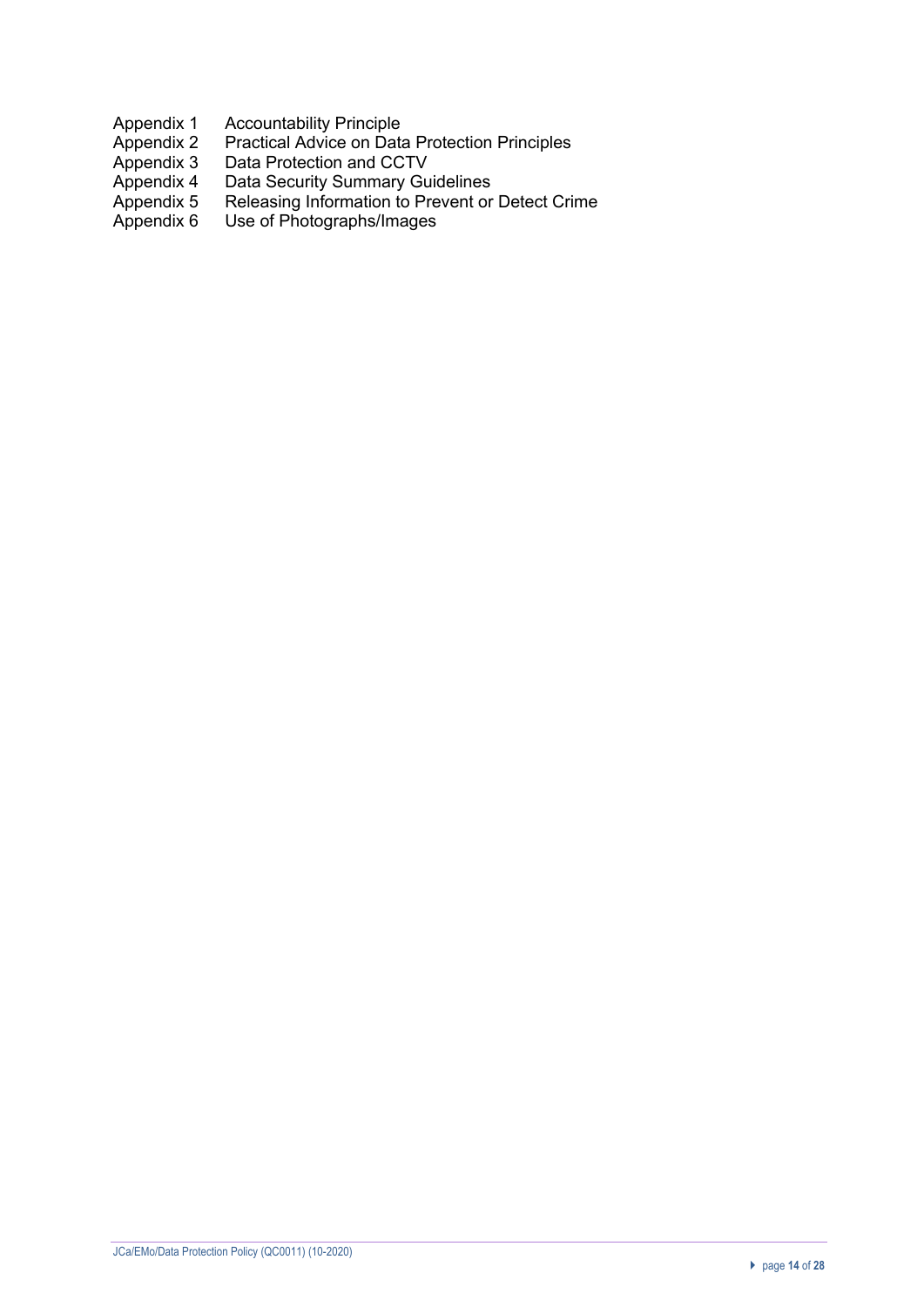## **Accountability Principle**

The accountability principle requires that the College demonstrates compliance with the principles and states explicitly that this is the College's responsibility.

## **To demonstrate compliance the College**

- **Implements appropriate technical and organisational measures that ensure and** demonstrate compliance including internal data protection policies, staff training, internal audits of processing activities, and reviews of internal HR and other relevant policies.
- **Maintain relevant documentation on processing activities.**
- **Appoint a data protection officer.**
- Implement measures that meet the principles of data protection by design and data protection by default including:
	- Data minimisation:
	- Pseudonymisation minimising the opportunity for individuals to be identified e.g. use of ID codes;
	- § Transparency;
	- § Allowing individuals to monitor processing;
	- Creating and improving security features on an ongoing basis;
	- Use data protection impact assessments where appropriate.

A DPIA will be conducted when using new technologies; and

- the processing is likely to result in a high risk to the rights and freedoms of individuals.
- Processing that is likely to result in a high risk includes (but is not limited to):
- § systematic and extensive processing activities, including profiling and where decisions that have legal effects – or similarly significant effects – on individuals.
- § large scale processing of special categories of data or personal data relation to criminal convictions or offences.
- large scale, systematic monitoring of public areas (CCTV).

The DPIA will contain

- § A description of the processing operations and the purposes, including, where applicable, the legitimate interests pursued by the controller.
- An assessment of the necessity and proportionality of the processing in relation to the purpose.
- An assessment of the risks to individuals.
- The measures in place to address risk, including security and to demonstrate that compliance.
- A DPIA can address more than one project.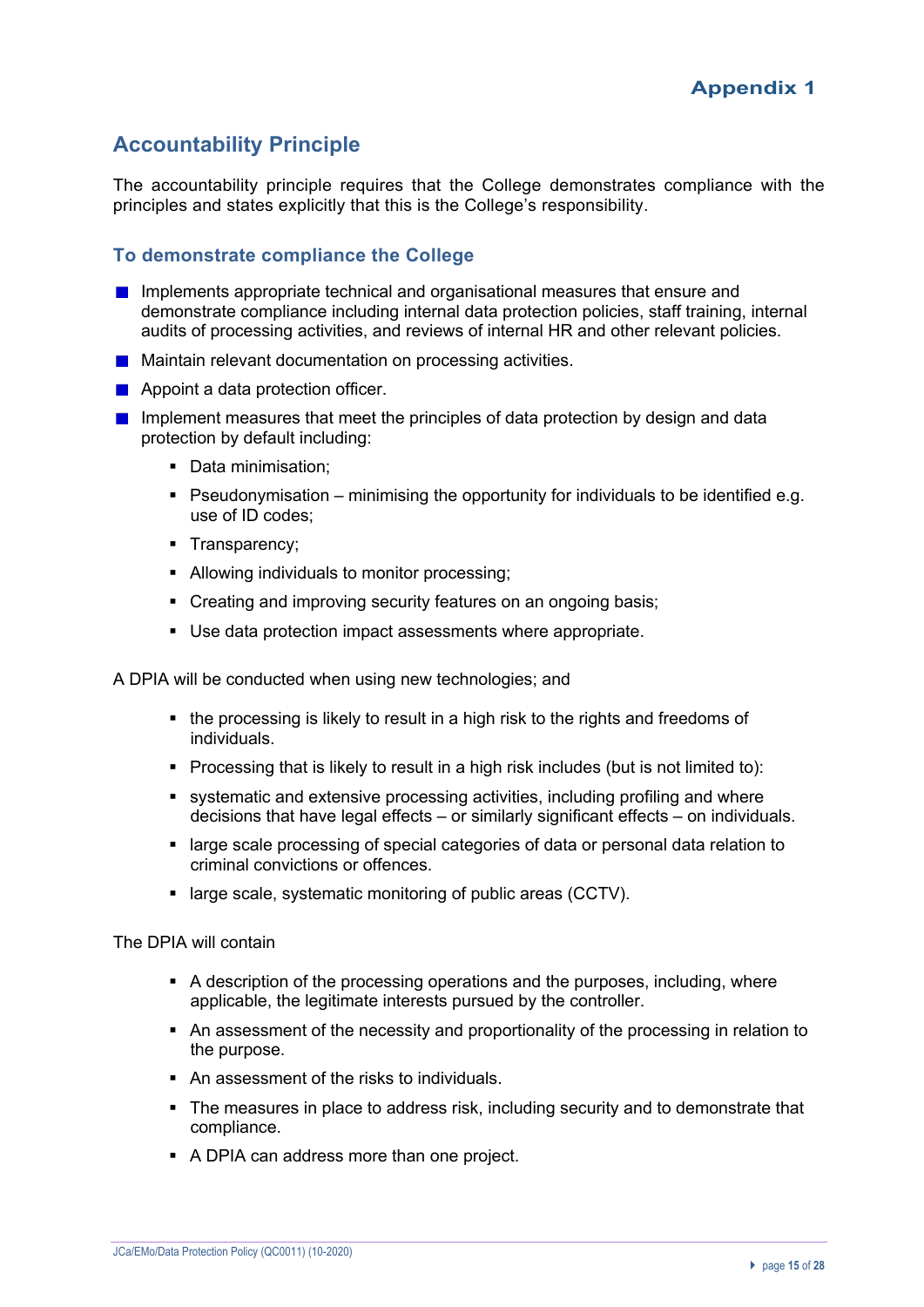## **Practical Advice on the General Data Protection Principles**

### **1 Personal data shall be processed fairly and lawfully and, in particular, shall not be processed unless:**

In practice, it means that you must:

- have legitimate grounds for collecting and using the personal data;
- not use the data in ways that have unjustified adverse effects on the individuals concerned;
- be transparent about how you intend to use the data, and give individuals appropriate privacy notices when collecting their personal data;
- handle people's personal data only in ways they would reasonably expect; and
- make sure you do not do anything unlawful with the data.

### **2 Personal data can only be obtained for one or more specified and lawful purposes and shall not be further processed in any manner incompatible with that purpose or those purposes**

In practice, this means that you must:

- be clear from the outset about why you are collecting personal data and what you intend to do with it;
- comply with the Act's fair processing requirements including the duty to give privacy notices to individuals when collecting their personal data;
- § comply with what the Act says about notifying the Information Commissioner; and
- ensure that if you wish to use or disclose the personal data for any purpose that is additional to or different from the originally specified purpose, the new use or disclosure is fair.

#### **3 Personal data shall be adequate, relevant and not excessive in relation to the purpose or purposes for which it is processed**

In practice, it means you should ensure that:

- you hold personal data about an individual that is sufficient for the purpose you are holding it for in relation to that individual; and
- § you do not hold more information than you need for that purpose.

### **4 Personal data shall be accurate and, where necessary, kept up to date**

To comply with these provisions, you should:

- take reasonable steps to ensure the accuracy of any personal data you obtain;
- ensure that the source of any personal data is clear;
- carefully consider any challenges to the accuracy of information; and
- consider whether it is necessary to update the information.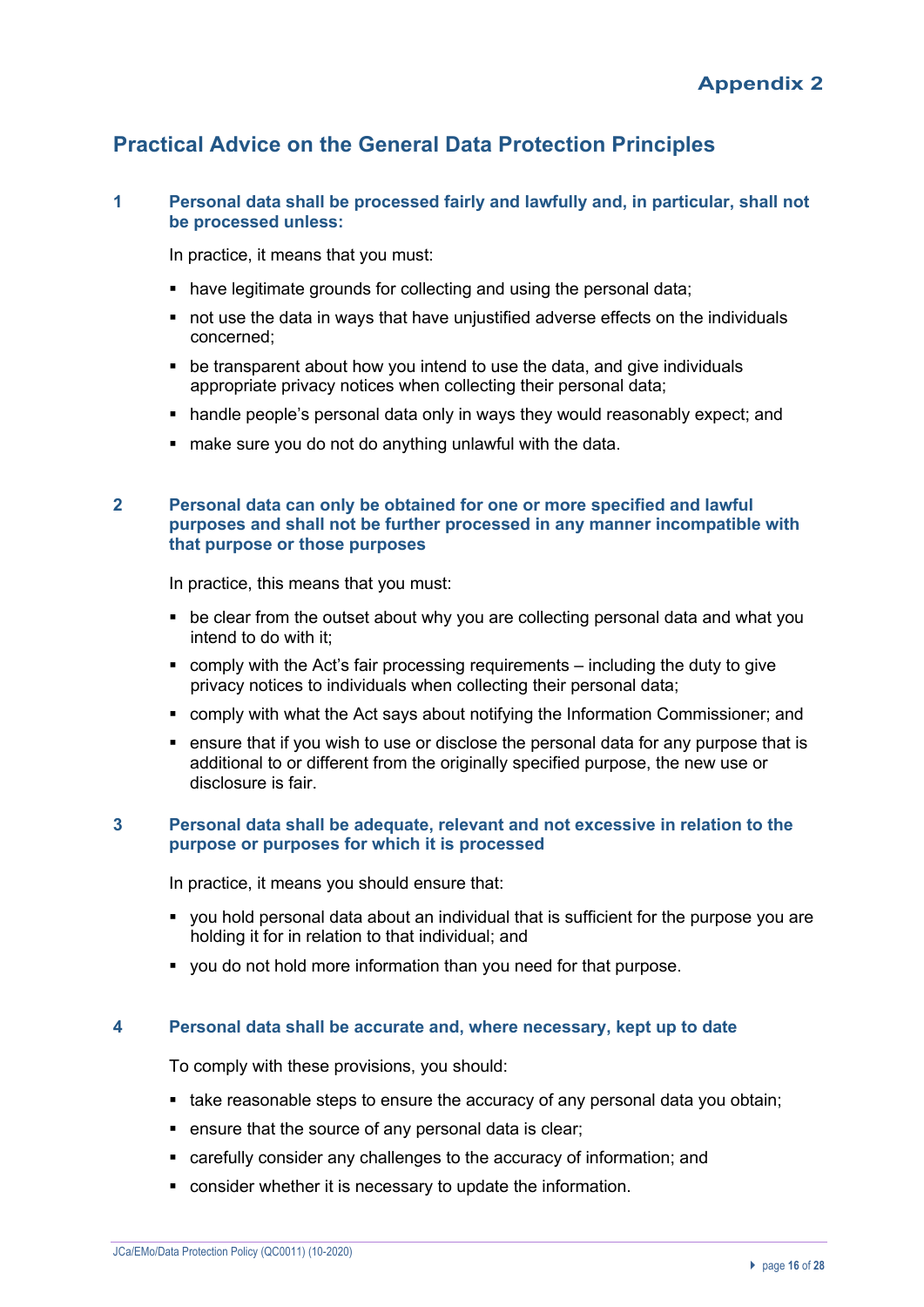#### **5 Personal data processed for any purpose or purposes shall not be kept for longer than necessary for that purpose or purposes**

In practice, it means that you will need to:

- **•** review the length of time you keep personal data;
- consider the purpose or purposes you hold the information for in deciding whether (and for how long) to retain it;
- securely delete information that is no longer needed for this purpose or these purposes; and
- update, archive or securely delete information if it goes out of date.

#### **6 Appropriate technical and organisational measures shall be taken against unauthorised or unlawful processing of personal data and against accidental loss or destruction of, or damage to, personal data**

In practice, it means the College must have appropriate security to prevent the personal data you hold being accidentally or deliberately compromised with which you must comply. In particular, the College will need to:

- design and organise its security to fit the nature of the personal data you hold and the harm that may result from a security breach;
- be clear about who in the College's organisation is responsible for ensuring information security;
- make sure the College has the right physical and technical security, backed up by robust policies and procedures and reliable, well-trained staff; and
- be ready to respond to any breach of security swiftly and effectively.

(Refer to Halesowen College Data Security Guidelines)

#### **7 Personal data shall not be transferred to a country or territory outside the European Economic Area, unless that country or territory ensures an adequate level or protection for the rights and freedoms of data subjects in relation to the processing of personal data**

Putting personal data on a website will often result in transfers to countries outside the EEA. The transfers will take place when someone outside the EEA accesses the website. If you load information onto a server based in the UK so that it can be accessed through a website, you should consider the likelihood that a transfer may take place and whether that would be fair for the individuals concerned. If you intend information on the website to be accessed outside the EEA, then this is a transfer. Such transfers need to comply with the requirements of the GDPRAppendix 3

## **Data Protection and CCTV**

#### **Introduction**

Closed circuit television (CCTV) operational in College will inevitably involve the recording of staff, students and members of the public. This is personal data which is subject to the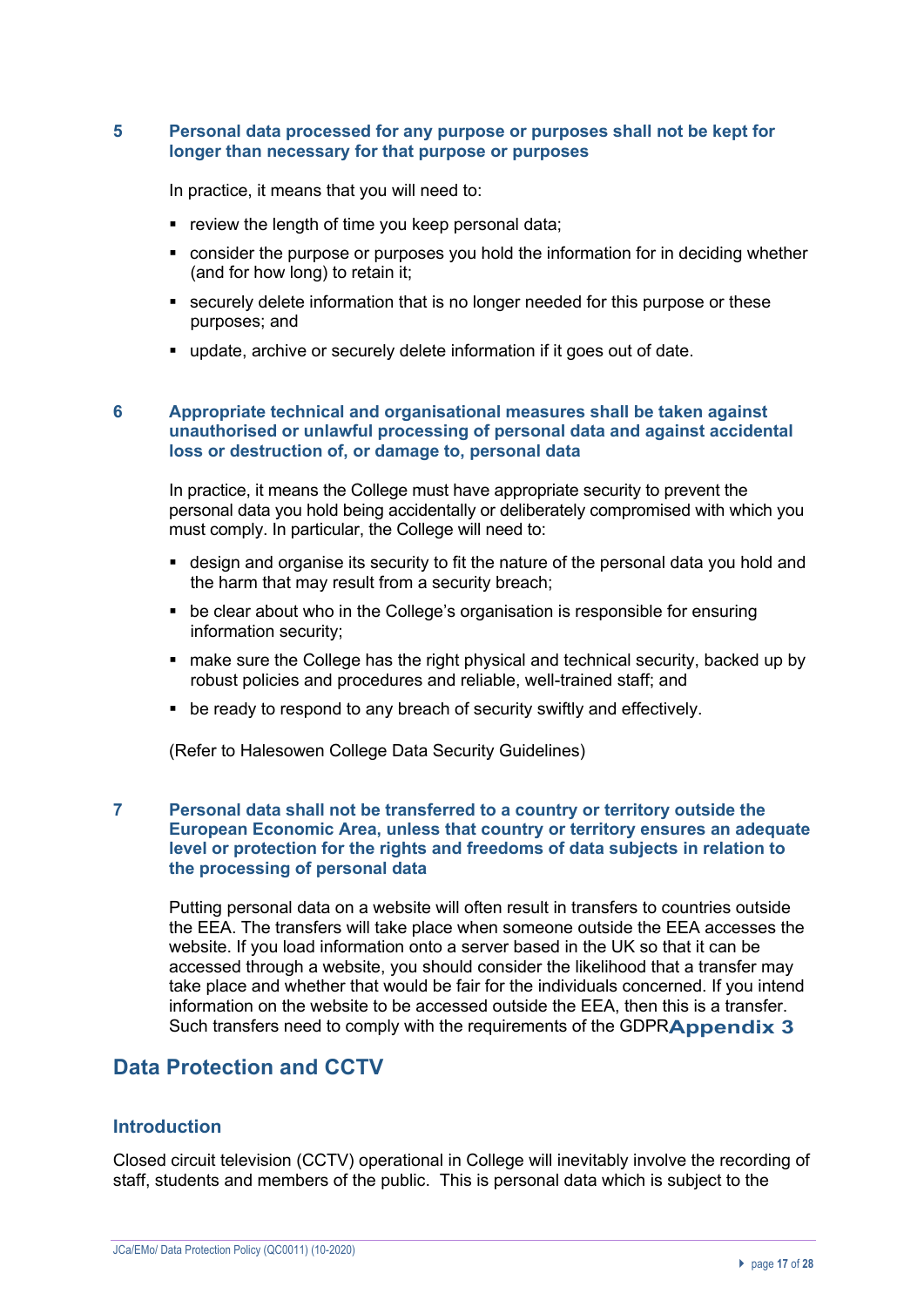terms and conditions of the Act. Moreover, the Information Commissioner issued a revised CCTV Code of Practice in 2008, revised in 2017, which must also be adhered to.

## **Purpose of CCTV**

The purposes for which data (images) are being processed include:

- $\blacksquare$  Public, staff and student safety
- $\blacksquare$  Discipline and security of premises
- **Prevention and detection of crime**
- **Apprehension and prosecution of criminal offenders**
- **Incident monitoring**

This is included in the College's Data Protection Registration.

Operators of the equipment must only use the CCTV to achieve the purposes for which it has been installed.

## **Code of Practice**

#### **Positioning of Cameras and Information**

- The College shall display notices which are clearly visible and legible informing staff, students and members of the public that CCTV is in operation inside the building or in the immediate vicinity of the area under surveillance. These signs must state that Halesowen College is responsible for CCTV, the purpose of the scheme and the contact details of the data controller.
- Only in an exceptional circumstance, for example when criminal activity is identified and evidence needs to be collected, would CCTV be operational without notice. This must be documented, and an assessment made as to whether the use of signs would prejudice successfully obtaining the evidence. Monitoring should only be for as long as necessary.
- $\blacksquare$  The cameras must be situated so that they only monitor those areas which the College intends to monitor. Operators of the equipment should not be able to alter the areas/range of areas covered to examine other areas outside the College which compromise privacy.
- The images recorded may be either constant real-time or periodic planned monitoring.
- Any camera used to protect an ATM machine and individuals using the facility and/or an area where chip and pin payments are taken, must not capture images of pin numbers or balance enquiries.

#### **Quality of Image**

- $\blacksquare$  Images produced by the CCTV should be as clear as possible in order that it is effective for the intended purposes.
- Regular checks should be performed by the relevant IT Services to ensure that the system is working properly.
- A maintenance and service log of the CCTV system should be maintained by the Estates Manager.

#### **Retention of Images**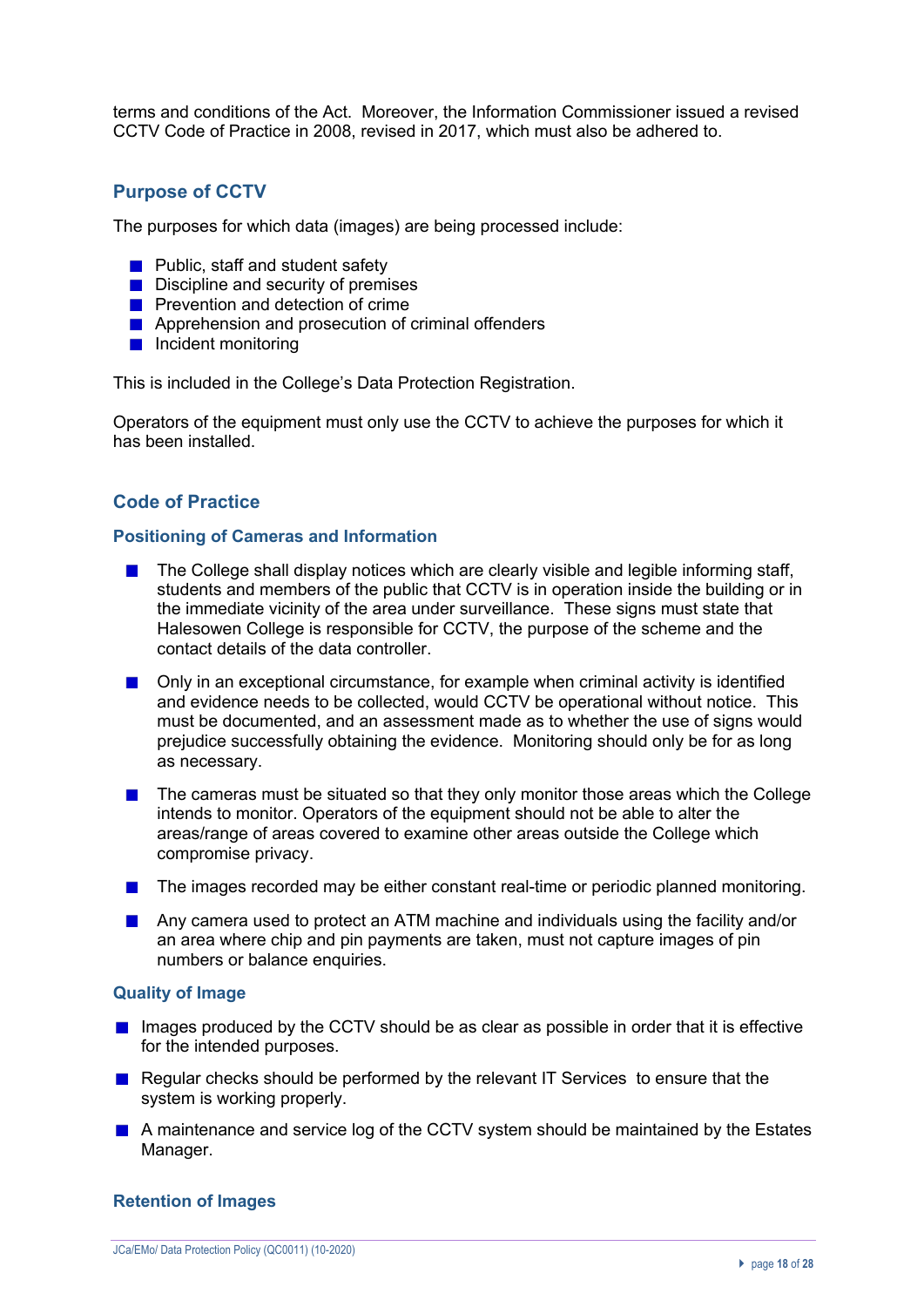- Images should only be kept for as long as necessary. As a general rule, images may be kept for between 714 and 21 days unless required for a specific purpose.
- $\blacksquare$  Once the retention period has expired the images will be erased by an automatic overwrite. As part of the regular checks, the technical staff will ensure that affected materials are deleted and thus unavailable for retrieval.
- **Any retained images, relating to an alleged or actual incident, should be kept in a secure** location [either a physical location or within the CCTV Management System]. The date of the images and any crime number should be noted. Removal or erasure of these images must be authorised by the Principal; however, images will not be kept any longer than strictly necessary to meet the purpose for retaining them.

#### **Viewing of Images**

- Access to and disclosure of images recorded by CCTV must be restricted and carefully controlled to protect the rights of individuals and to ensure any evidence remains intact.
- $\blacksquare$  CCTV footage can be viewed in real-time by the receptionist, duty managers, CLT, Estates Manager, Information and Infrastructure Director, Digital Services Manager, caretakers, security personnel and authorised technicians for the purposes specified above and/or routine maintenance of the system.
- **Note 2** Viewing of real time images can be viewed where there are access points. The retrospective viewing of recorded images should only take place in designated areas (offices and other non-public areas).
- Retrospective viewing of images in order to collate evidence relating to an alleged incident is permissible on the authority of a College Leadership Team member or Estates Manager. The purpose of the request must be logged, and the CCTV request form completed.
- $\blacksquare$  Those filmed may wish to view the CCTV at a certain date/time and can make a request to see this footage. This can be arranged provided that it does not infringe the data protection or privacy rights of others. A response must be provided within 40 days. Requests shall be processed in accordance with the main Data Protection Policy. It is important to ensure that images of other people are not disclosed in responding to a subject access request. Images of others should therefore be disguised or blurred if this is technically possible. The CCTV request form should be completed. Access may only be denied when the images to which the data subject has requested access are held for the prevention or detection of crime and/or apprehension of offenders or may put an individual at risk.
- The College may disclose CCTV images to the following:
	- security organisations
	- § business associates and professional advisers
	- persons making a data protection enquiry (subject to relevant restrictions)
	- police

for the purposes defined above. Again, a CCTV request form should be completed and authorised appropriately. A copy of every completed CCTV form must be filed with the Data Co-ordinator. Removal of images from the premises of Halesowen College must be documented as follows:

- date and time of removal
- name of person removing the images
- name of person viewing the images
- reason for removal and viewing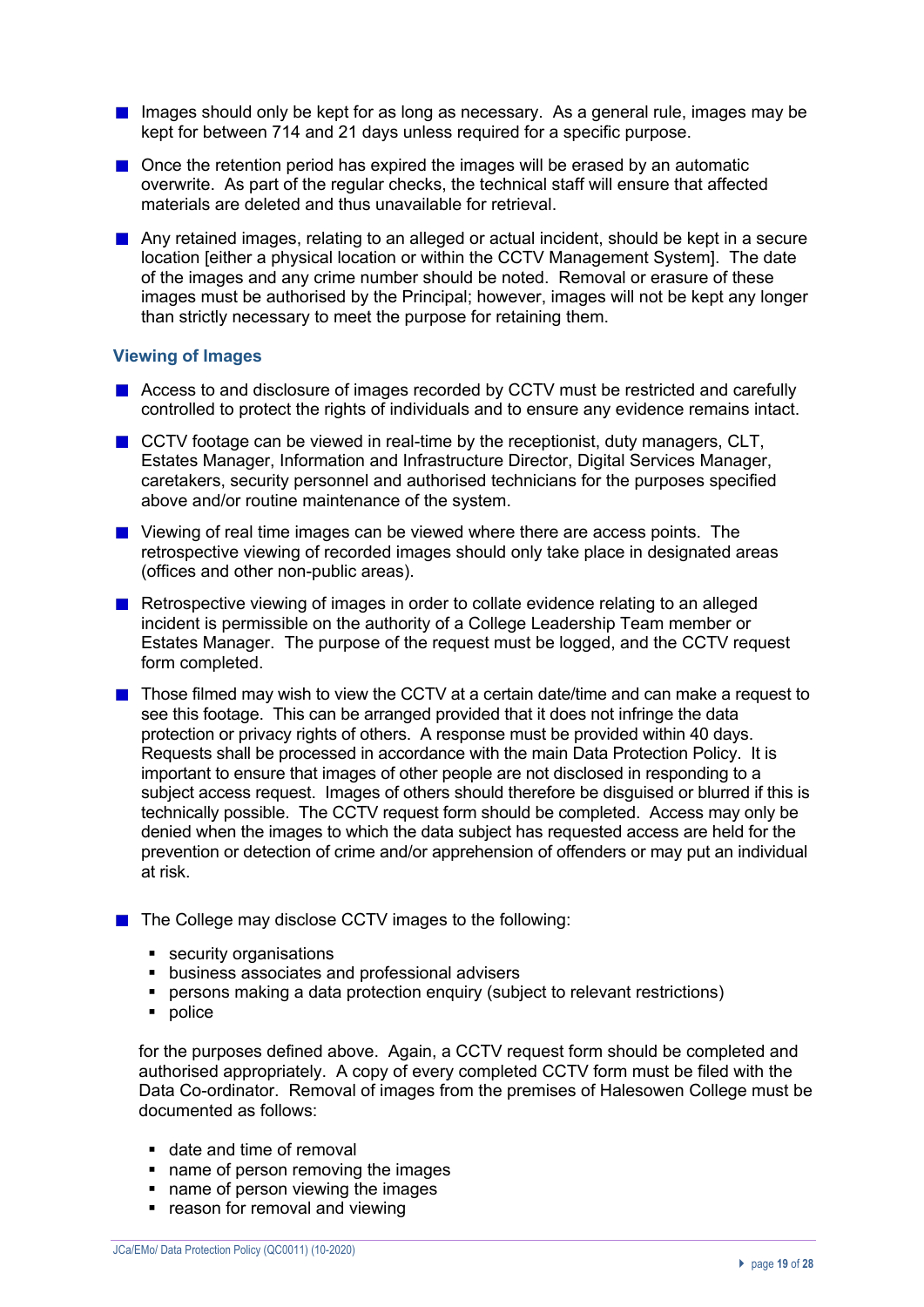■ date and time of return

### **Standards**

- All staff should be aware of the restrictions
- Access to images should be recorded
- Disclosure of recorded images should be limited and in prescribed circumstances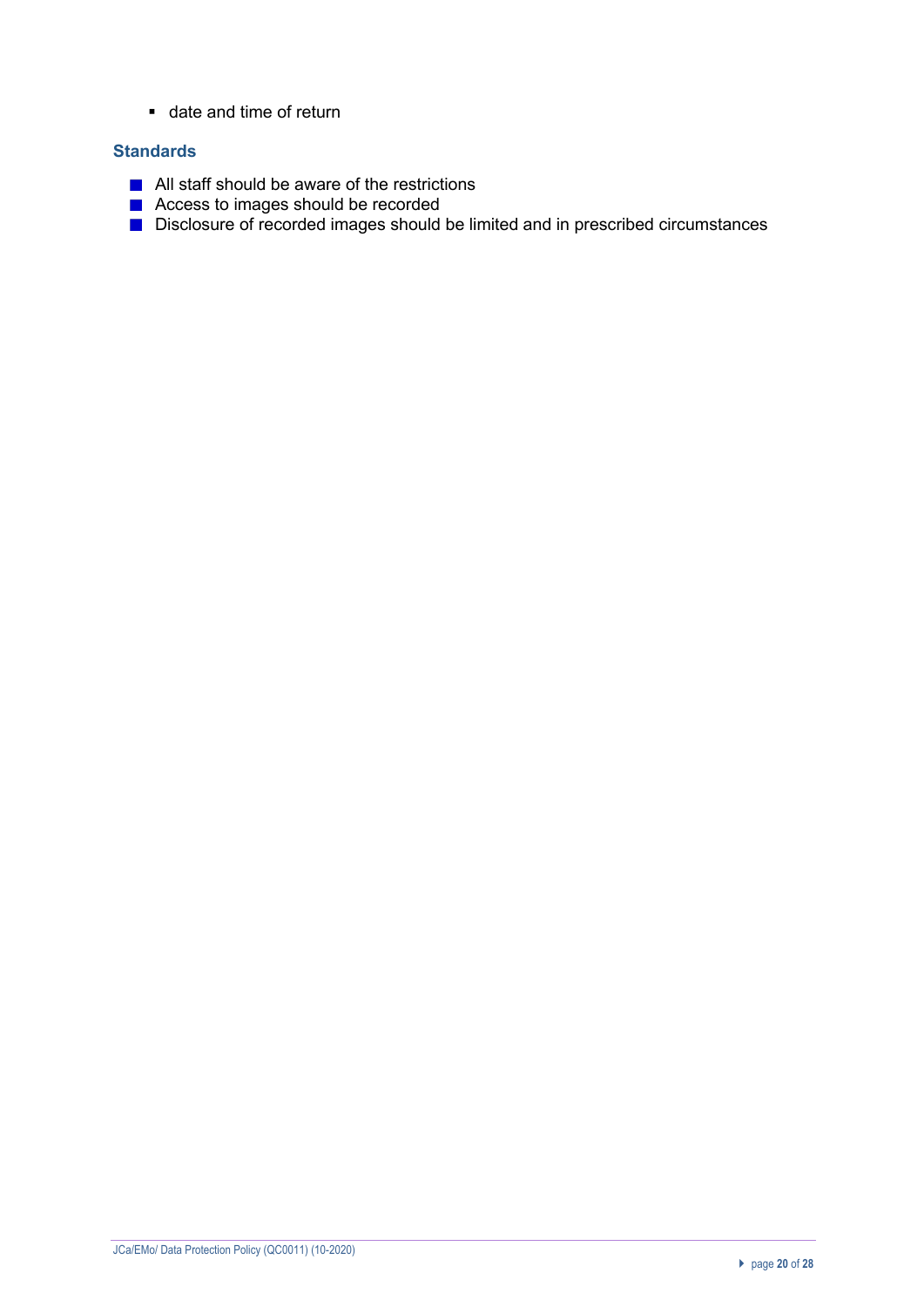

## **CCTV Request Form**

| Name of person requesting footage          |               |              |      |      |
|--------------------------------------------|---------------|--------------|------|------|
| Staff member of Halesowen College          | $\square$ Yes | $\square$ No |      |      |
| Data subject (£10 charge)                  | $\square$ Yes | $\square$ No |      |      |
| Third party (including police)             | $\square$ Yes | $\square$ No |      |      |
| Please specify name and contact<br>details |               |              |      |      |
| Reason for request                         |               |              |      |      |
| Date of image                              |               |              |      |      |
| Data subject(s) in image                   |               |              |      |      |
| Crime no. (if applicable)                  |               |              |      |      |
| Access authorised by                       |               |              |      |      |
| If access denied, please state reason      |               |              |      |      |
| Images shown by                            |               |              | Date | Time |
| Further action (if any)                    |               |              |      |      |
| Image on disk supplied                     | $\square$ Yes | $\square$ No |      |      |
| Disk received by                           |               |              |      |      |
| Signed                                     |               |              |      |      |
| Date                                       |               |              |      |      |
| Date returned                              |               |              |      |      |
| Received in College by                     |               |              |      |      |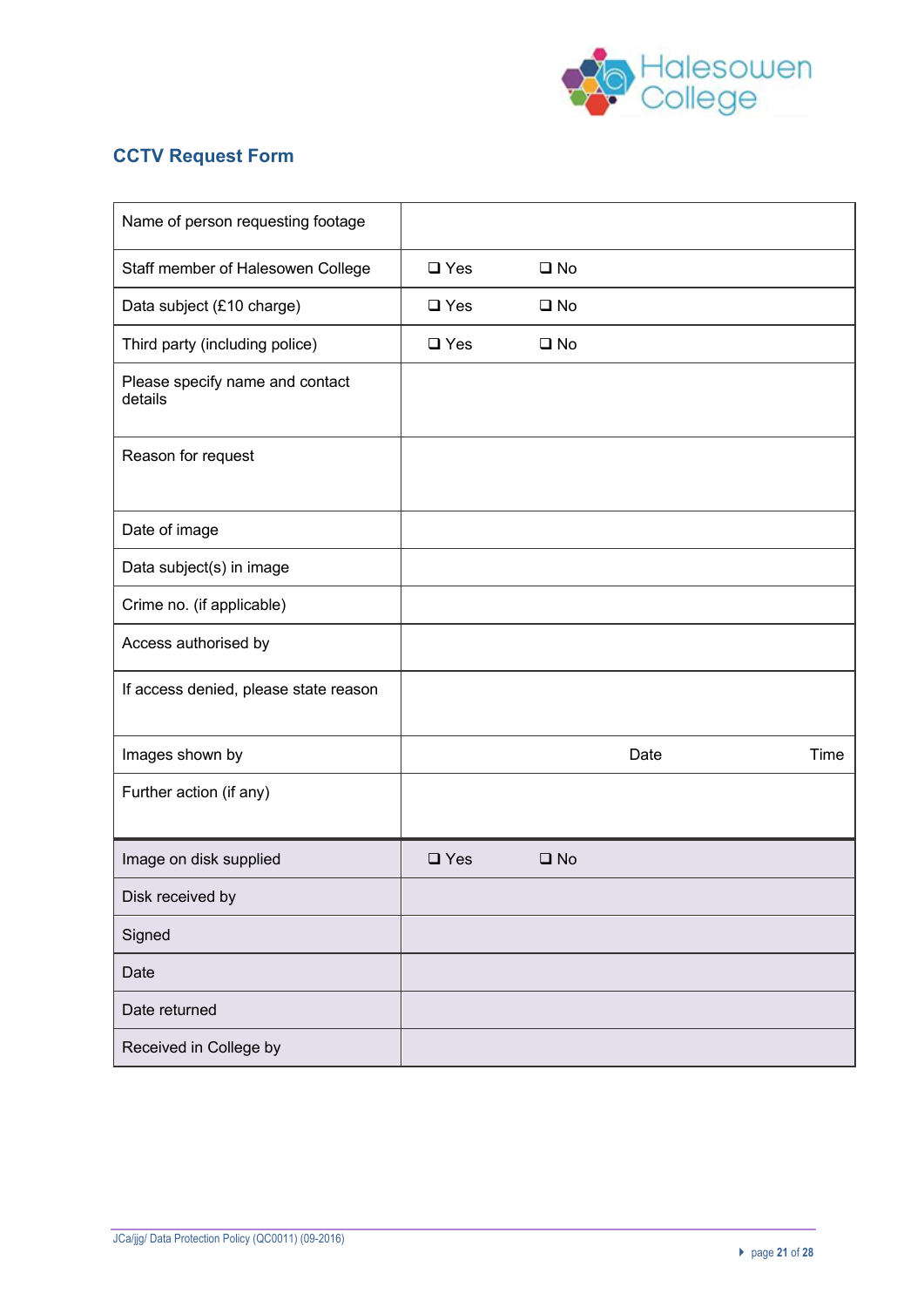## **Data Security Summary Guidelines**

In accordance with the seventh data principle it is important to ensure security of data and protect information against loss, damage or destruction. This document is a summary of best practice guidelines for data security.

### **Usernames and Passwords**

Your username and password are the first line of defence for most of the systems you have access to:

- You must use non-obvious strong passwords; random mix of a minimum of six alpha (mixed case) and at least one numeric plus a special character is required.
- Change your password regularly (mandatory once every half term) and for system administrators this will be required every 30 days).
- Only use your credentials to access verified, and approved services.
- Do not write your password down.
- Do not share your password with others.

## **Storing and Using Data**

When data is in electronic format it must be protected from unauthorised access, accidental deletion and hacking.

- Do not store data on portable drives or removable media. If there is no alternative, then encryption must be used and all removable media should be kept locked away securely when not being used.
- Use the most appropriate drive/system to store your data. Remember some drives are accessible to everyone including students. Seek advice if you are unsure.
- When working with personal data, lock screens when away from your desk.
- Store data on designated network/cloud drives, not PC local disks, laptops or tablets.
- Data must only be uploaded to approved cloud computing services.
- Access data directly from the College network wherever possible (remote facilities are available) – do not make unnecessary copies of files.
- $\blacksquare$  Be cautious about emailing data, as the message can easily be forwarded to others. Sensitive data should be encrypted before being transferred electronically.
- Do not publish any personal, confidential, sensitive or inappropriate data on a social media site.

#### **When data is stored on paper**

- When not required, the paper or files should be kept in a locked drawer or filing cabinet.
- **Paper prints should not be made unless necessary and not left where unauthorised** people could see them, e.g. a printer.
- **Printouts should be disposed of securely when no longer required.**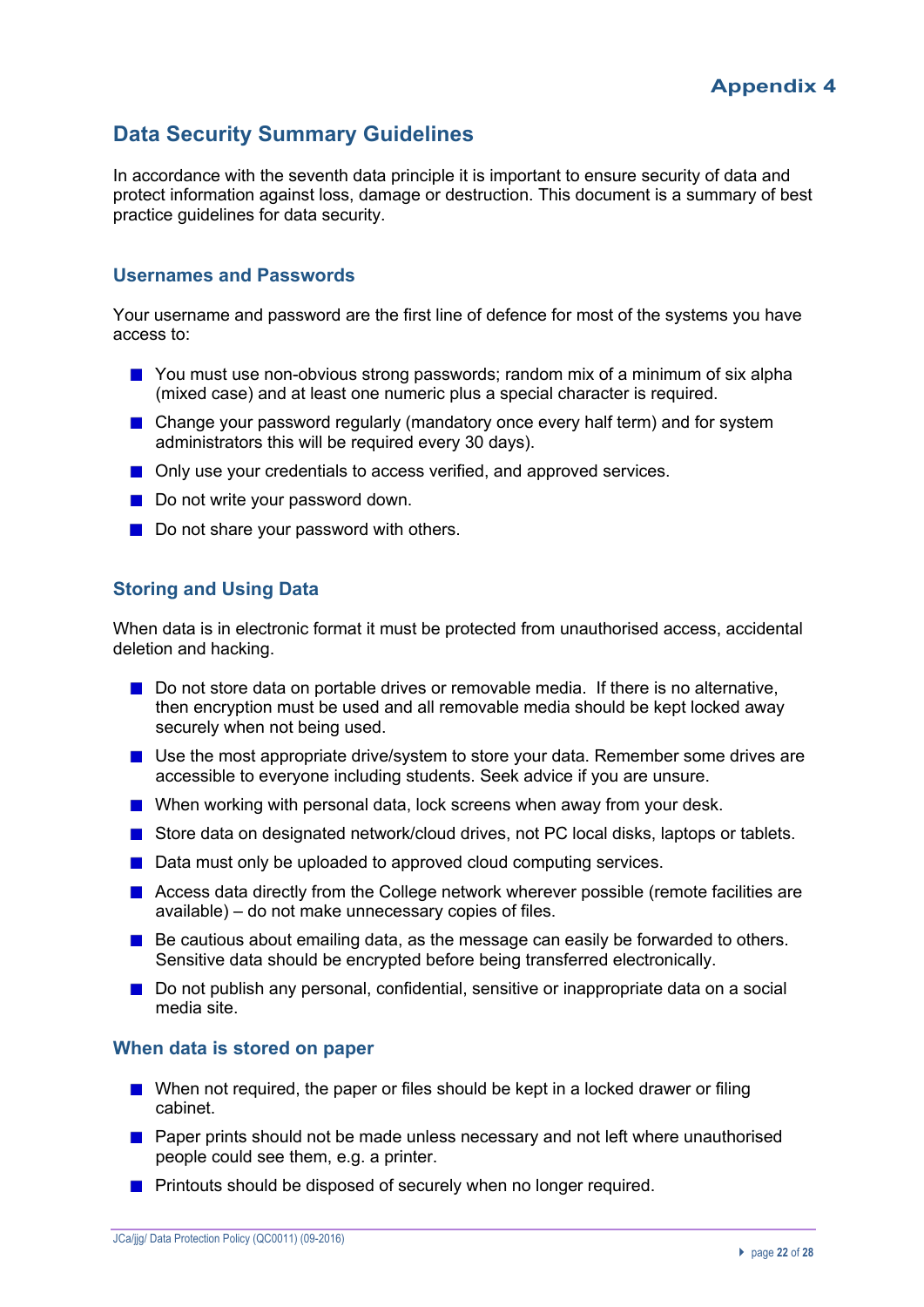## **Data Accuracy**

The law requires Halesowen College to take reasonable steps to ensure data is kept accurate and up to date.

The more important it is that personal data is accurate, the greater the effort Halesowen College should put into ensuring its accuracy.

It is the responsibility of all employees who work with data to take reasonable steps to ensure it is kept as accurate and up to date as possible.

- Data will be held in as few places as necessary. Staff should not create any unnecessary additional data sets.
- **Staff should take every opportunity to ensure data is updated. For instance, by** confirming a student's details when there is an opportunity to do so.
- The College will make it easy for data subjects to update the information held about them.
- Data should be updated as inaccuracies are discovered. For instance, if a student can no longer be reached on their stored telephone number, it should be removed from the database.
- If it is the Student Experience Director's responsibility to ensure marketing databases are checked against industry suppression files at least every six months.

## **General Points**

- $\blacksquare$  Use data only for the purpose for which it is provided.
- $\blacksquare$  The only people able to access data covered by this policy are those who need it for their work.
- $\blacksquare$  If you feel you have an inappropriate level of access to any system you should notify your line manager.
- Data should not be shared informally nor disclosed to unauthorised people either within the College or externally.
- Notify your line manager immediately if there is a suspected breach of security, no matter how insignificant it may seem.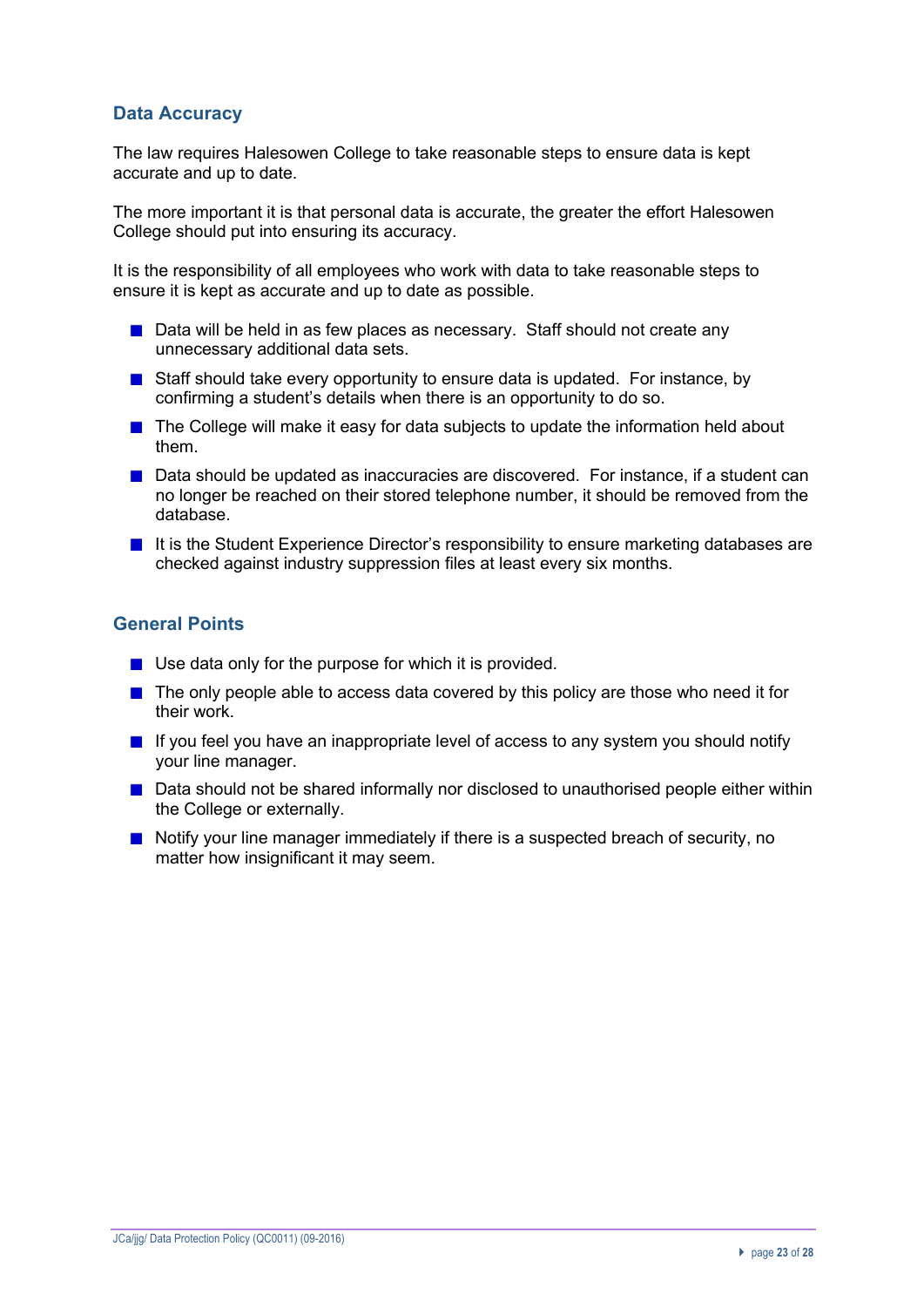## **Releasing Information to Prevent or Detect Crime**

There is an exemption in the Act that allows the College to give out personal data because it is needed to prevent or detect a crime or catch and prosecute a suspect (Section 29 – Crime and Taxation). There are, however, limits on this exemption and what can be released.

The police are most likely to ask the College to release personal data under this exemption. However, requests may be received from other organisations that can rely upon this exemption because they have a crime prevention or law enforcement function, for example, the Department for Work and Pensions – Benefits Fraud Section or release of information relating to the College's Prevent duty as specified by the Counter Terrorism and Security Act 2015.

As stated above, the exemption does not cover the disclosure of all personal data, in all circumstances. It only allows the release of personal data for the stated purposes and only if not releasing it would be likely to prejudice/significantly harm any attempt by police to prevent crime or catch a suspect.

For every request for personal data received (and about each separate individual), the following questions must be asked:

- Is the person making the request who they say they are? For this reason, particular care should be taken over the telephone and in such situations a data protection facsimile or email must be requested and received before the request can be actioned.
- Is the person asking for this information doing so to prevent or detect a crime or catch or **Contract Contract** prosecute an offender?
- If the personal data is not released will this significantly harm any attempt by the police to **Contract** prevent crime or catch a suspect?

There are times when it may be necessary to release personal data relating to more than one person who the police do not name, but who fit a particular description.

In such instances it is important to be satisfied that the police have narrowed the description of the suspect as much as they reasonably can.

If it is deemed unreasonable to provide information, then ultimately the police can come back with a court order requiring the release of the personal data. If the court decides the information should be released the College would not be in breach of the Act by obeying the order.

The Director of Finance and Corporate Services is responsible for the release of information to a third party. A request may be authorised by the Director of Finance and Corporate Services or the Safeguarding and Inclusion Manager. However, the Principal must authorise the release of personal data under the exemption which relates to a member of staff.

All requests must be made in writing (facsimile/email) and signed by someone of sufficient authority.

A record must be made of each decision taken and the reasons why a particular decision was made. These records will be maintained by the Director of Finance and Corporate Services.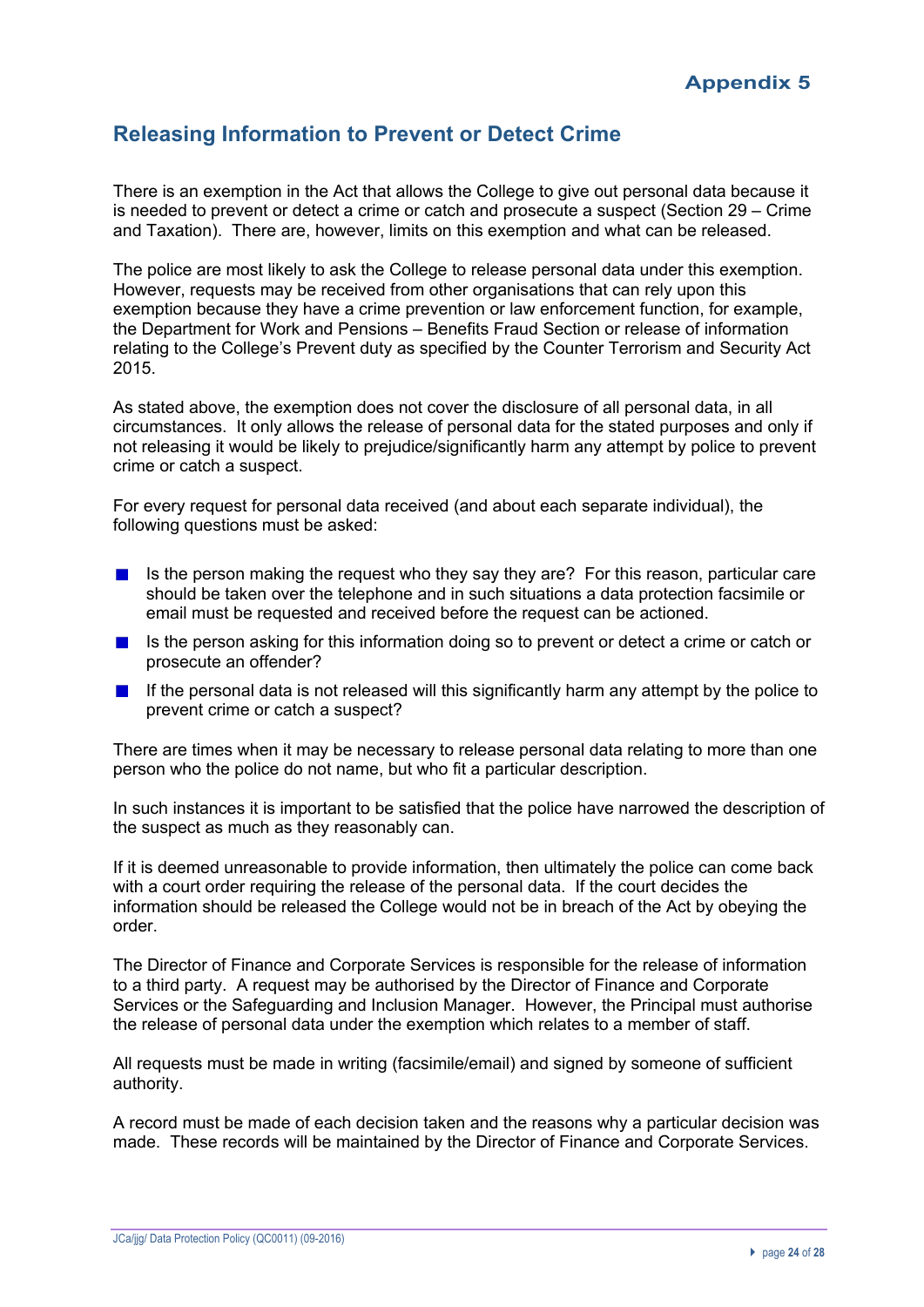## **Use of Photographs**

The Data Protection Act 1998 regulates the use of all personal data including photographs from, which people can be identified, and recordings.

The College uses images in its marketing material and must gain permission from individuals being photographed and/or videoed. This permission must be in place before any photographs are taken.

The College will provide clear information about what the pictures will be used for and once a photograph/video has been taken it must only be used for the purpose(s) indicated.

The College learning agreement states that the College may use images/photographs in marketing materials. Students have the option to object by contacting the Data Co-ordinator in writing. Moreover, staff, students and external visitors etc should sign a consent form.

Images may be used on the College website. The Act provides specific rules for the transfer of information outside the European Union. The Halesowen College website can be viewed worldwide hence 'active' permission is needed to use images. This permission must be clear and recorded; verbal consent is not adequate.

It is good practice not to use the names of children (under 16) if their photographs appear on websites even when consent is in place.

Parental consent for the use of photographs etc is only required for young people under age 16.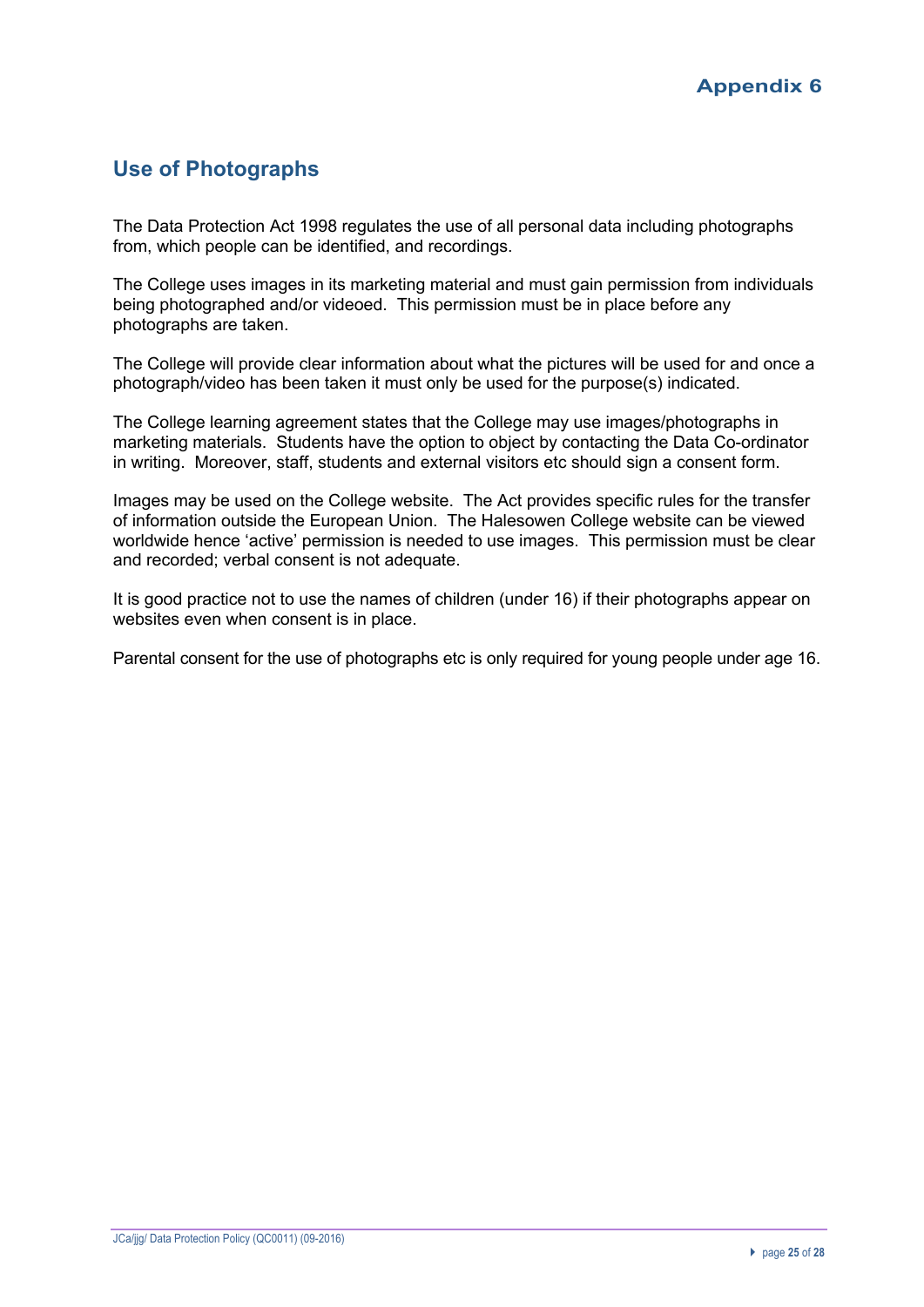

## **Student Photography Approval Form**

| Full name (capitals)                    |  |
|-----------------------------------------|--|
| Age                                     |  |
| Course                                  |  |
| Former secondary school                 |  |
| Date                                    |  |
| Photocall details<br>(event, publicity) |  |

I consent to allow Halesowen College and approved organisations to use the photograph(s) of the above named person in publicity material to promote the work of Halesowen College. It will not be used for any other purpose. The photographs may be used for publicity including websites, display and print.

I may write at any time to the address below to withdraw consent, providing such information as is necessary to identify the photos, in order that they may be withdrawn from the library and not used in any further publicity material.

Signature

Helen Burgoyne Marketing Manager Halesowen College Whittingham Road Halesowen West Midlands B63 3NA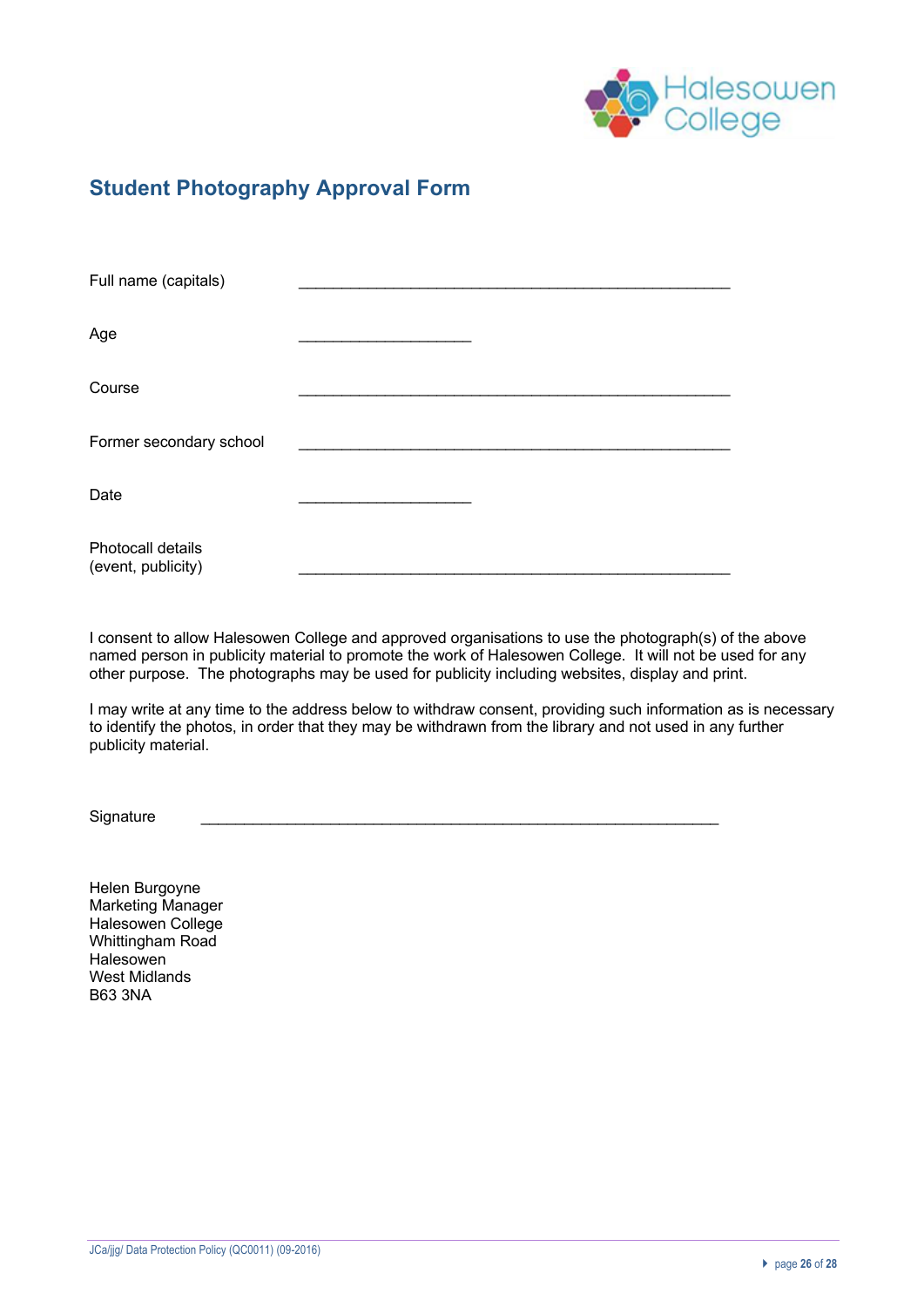

## **Staff Visitor Photography Approval Form**

| Full name (capitals)                    |                                                                                            |
|-----------------------------------------|--------------------------------------------------------------------------------------------|
| Title                                   |                                                                                            |
| Organisation                            |                                                                                            |
| Former secondary school                 | (Data collection may need to refined; learners should be able to provide their student ID) |
| Date                                    |                                                                                            |
| Photocall details<br>(event, publicity) |                                                                                            |

I consent to allow Halesowen College and approved organisations to use the photograph(s) of the above named person in publicity material to promote the work of Halesowen College. It will not be used for any other purpose. The photographs may be used for publicity including websites, display and print.

I may write at any time to the address below to withdraw consent, providing such information as is necessary to identify the photos, in order that they may be withdrawn from the library and not used in any further publicity material.

Signature

Helen Burgoyne Marketing Manager Halesowen College Whittingham Road **Halesowen** West Midlands B63 3NA